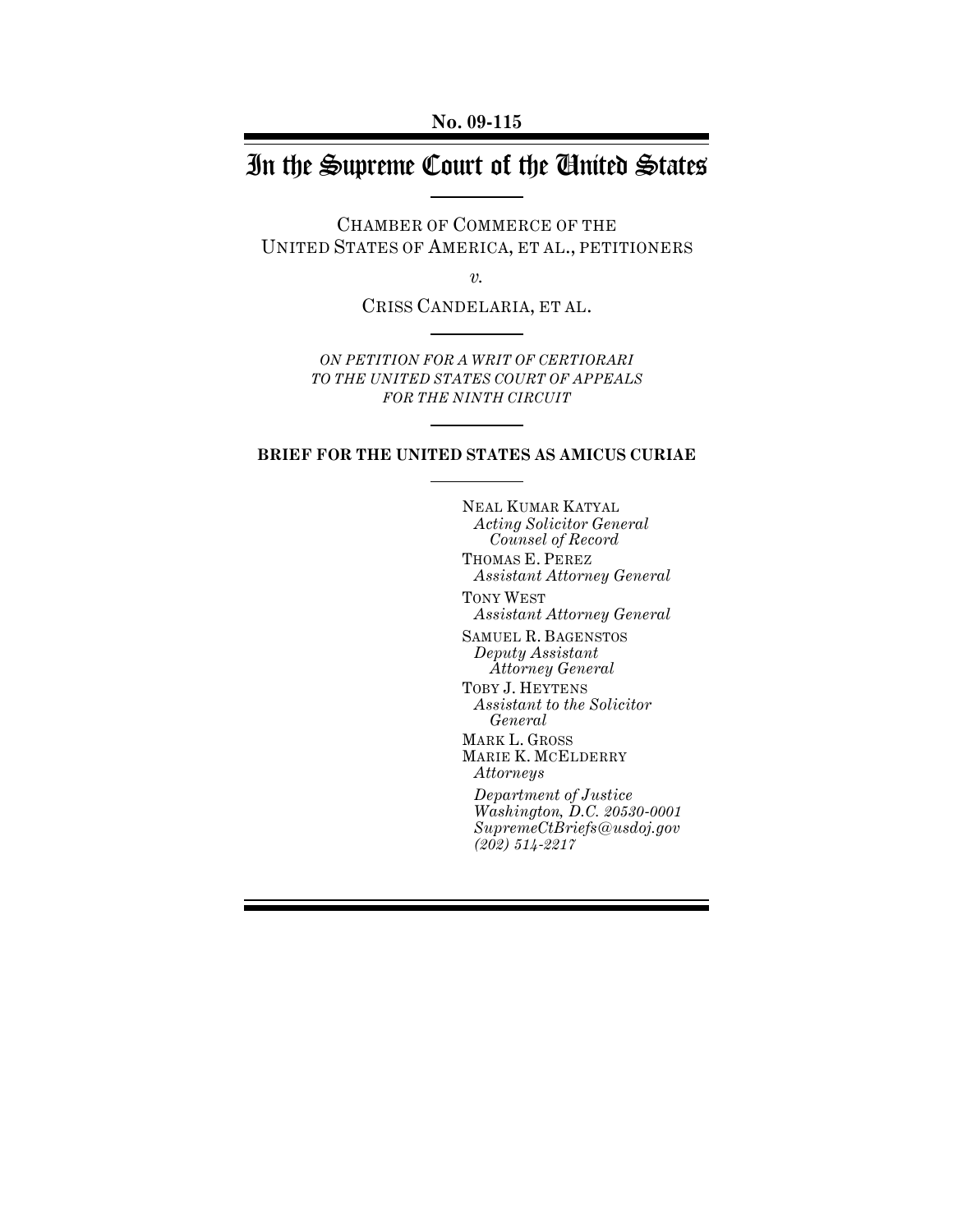#### **QUESTIONS PRESENTED**

1. Whether 8 U.S.C. 1324a(h)(2)—which "preempt[s] any State or local law imposing civil or criminal sanctions (other than through licensing and similar laws) upon those who employ, or recruit or refer for a fee for employment, unauthorized aliens"—expressly preempts the provisions of the Legal Arizona Workers Act (Arizona statute), Ariz. Rev. Stat. Ann. § 23-211 *et seq*., that sanction employers for knowingly or intentionally employing unauthorized aliens.

2. Whether a state or local government may require employers to enroll and participate in the federally created and administered E-Verify program.

3. Whether the Arizona statute is impliedly preempted because it undermines what *Hoffman Plastic Compounds, Inc.* v. *NLRB*, 535 U.S. 137, 147 (2002), describes as a "comprehensive scheme" to regulate the employment of unauthorized aliens.

(I)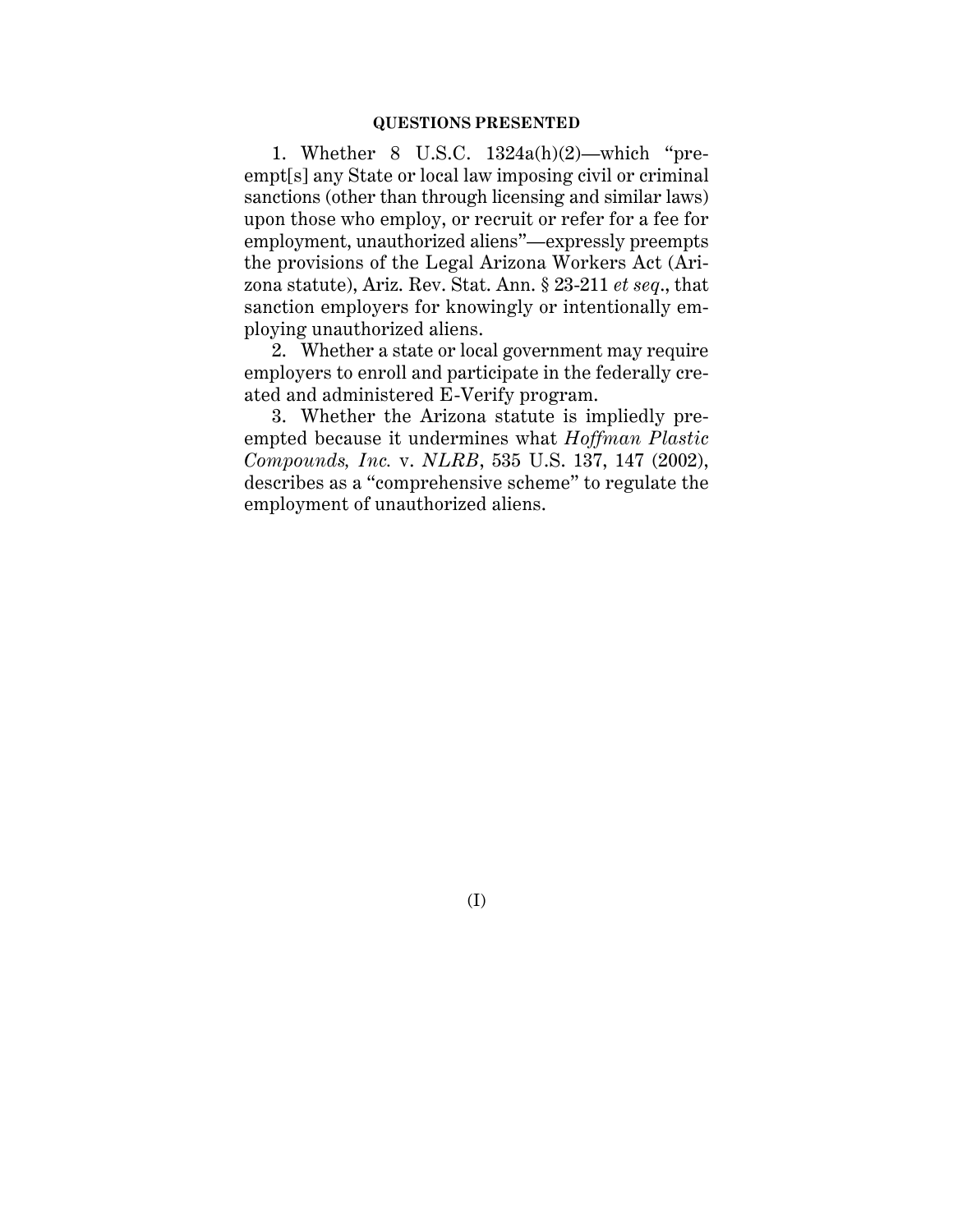## **TABLE OF CONTENTS**

| Page                                                                          |
|-------------------------------------------------------------------------------|
|                                                                               |
|                                                                               |
| A. The employer-sanctions question warrants this                              |
| Court's review $\dots\dots\dots\dots\dots\dots\dots\dots\dots\dots\dots\dots$ |
| B. The E-Verify question does not warrant this                                |
| Court's review $\dots\dots\dots\dots\dots\dots\dots\dots\dots\dots\dots$      |
| C. The third question presented does not warrant                              |
| this Court's review $\dots\dots\dots\dots\dots\dots\dots\dots\dots 21$        |
|                                                                               |
| Appendix – State statutory provisions $\dots\dots\dots\dots\dots\dots$ la     |

# **TABLE OF AUTHORITIES**

# Cases:

| Buckman v. Plaintiffs' Legal Comm., 531 U.S. 341                                                            |
|-------------------------------------------------------------------------------------------------------------|
|                                                                                                             |
| Chamber of Commerce v. Edmondson, 594 F.3d 742                                                              |
|                                                                                                             |
| Chamber of Commerce v. Napolitano, 648 F. Supp. 2d                                                          |
|                                                                                                             |
| Cleveland v. United States, 531 U.S. 12 (2000) $\ldots \ldots \ldots$ 11                                    |
| Cuomo v. Clearing House Ass'n, L.L.C., 129 S.Ct.                                                            |
| $2710 (2009) \ldots \ldots \ldots \ldots \ldots \ldots \ldots \ldots \ldots \ldots \ldots \ldots \ldots 11$ |
|                                                                                                             |
|                                                                                                             |
| Hoffman Plastic Compounds, Inc. v. NLRB, 535 U.S.                                                           |
|                                                                                                             |
| <i>Knight v. Commissioner</i> , 552 U.S. 181 (2008) $\ldots \ldots \ldots 11$                               |
| Madeira v. Affordable Hous. Found., Inc., 469 F.3d                                                          |
|                                                                                                             |

# (III)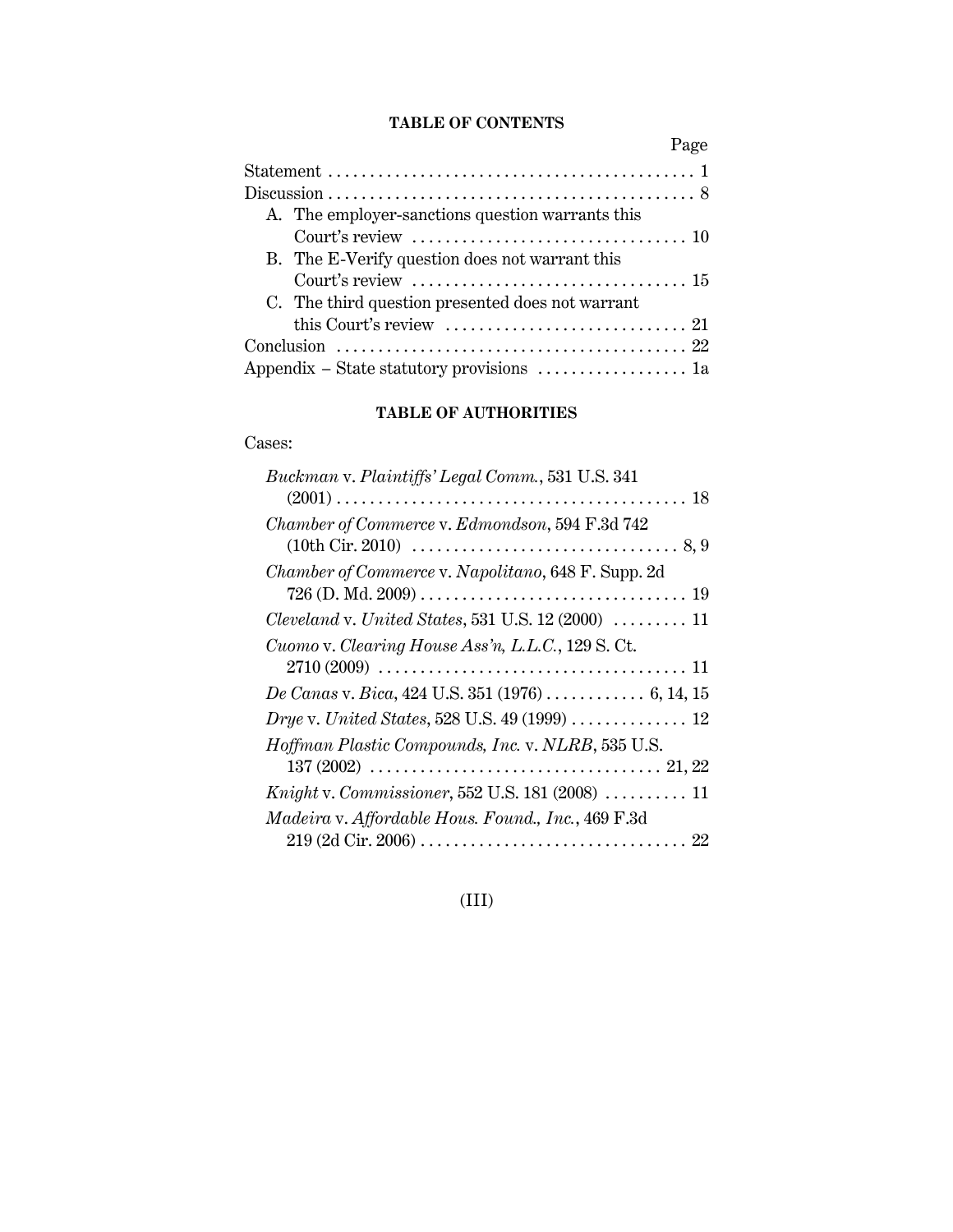| Case-Continued:                                                                                          | Page |
|----------------------------------------------------------------------------------------------------------|------|
|                                                                                                          |      |
| Constitution, statutes and rule:                                                                         |      |
|                                                                                                          |      |
| Basic Pilot Extension Act of 2001, Pub. L. No.                                                           |      |
| Basic Pilot Program Extension and Expansion Act of<br>2003, Pub. L. No. 108-156, 117 Stat. 1944:         |      |
|                                                                                                          |      |
|                                                                                                          |      |
| Consolidated Security, Disaster Assistance, and<br>Continuing Appropriations Act, Pub. L. No.            |      |
| Department of Homeland Security Appropriations                                                           |      |
| Act, 2010, Pub. L. No. 111-83, § 547, 123 Stat. 2177  3                                                  |      |
| Federal Property and Administrative Services Act of                                                      |      |
| 1949, Ch. 288, 63 Stat. 377 (40 U.S.C. 121) 19                                                           |      |
|                                                                                                          |      |
|                                                                                                          |      |
| Illegal Immigration Reform and Immigrant Respon-<br>sibility Act of 1996, Pub. L. No. 104-208, 110 Stat. |      |
|                                                                                                          |      |
|                                                                                                          |      |
|                                                                                                          |      |
|                                                                                                          |      |
|                                                                                                          |      |
|                                                                                                          |      |
|                                                                                                          |      |
|                                                                                                          |      |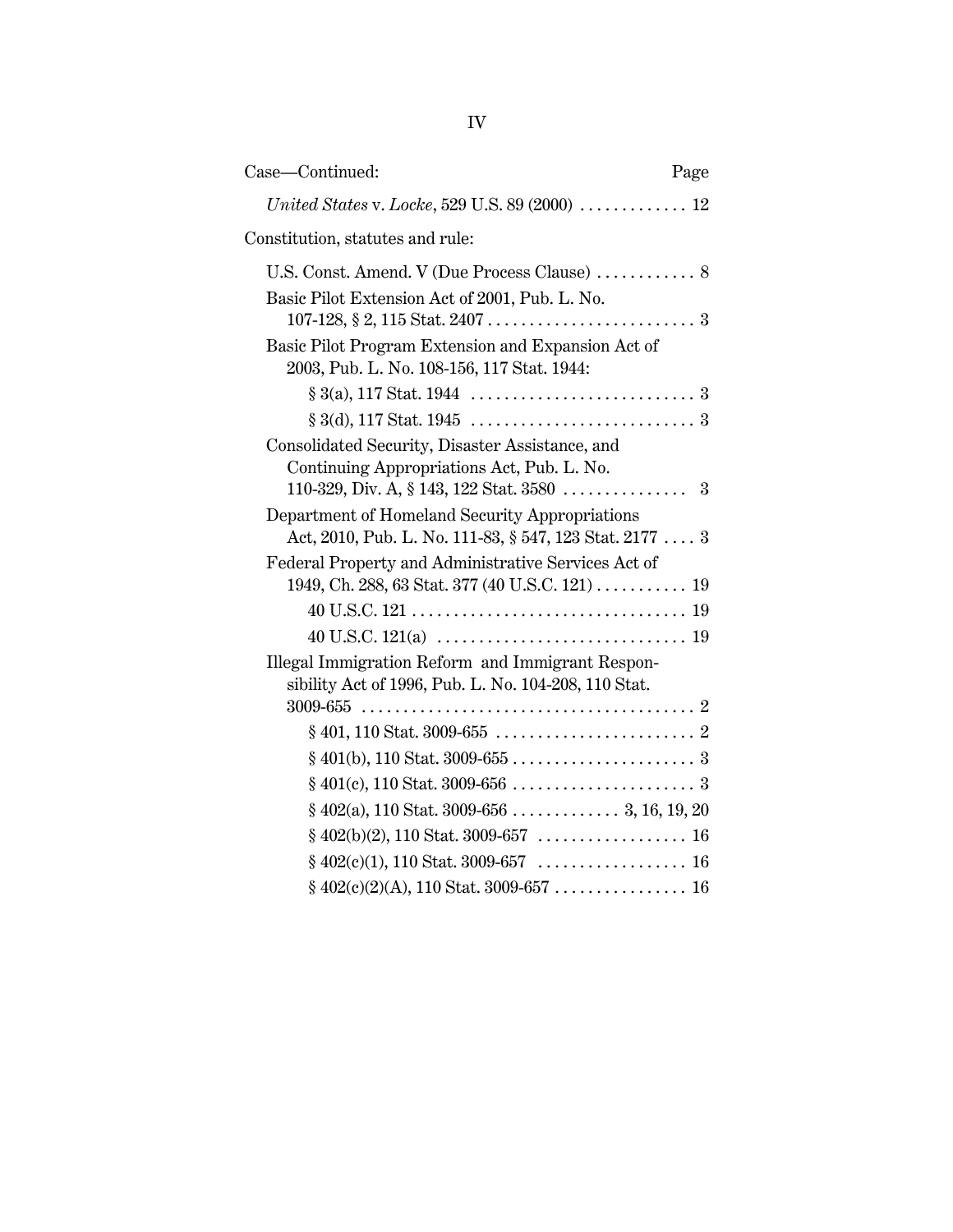| Statutes and rule-Continued:                     | Page |
|--------------------------------------------------|------|
|                                                  |      |
|                                                  |      |
|                                                  |      |
|                                                  |      |
|                                                  |      |
|                                                  |      |
|                                                  |      |
|                                                  |      |
|                                                  |      |
|                                                  |      |
|                                                  |      |
|                                                  |      |
| Immigration Reform and Control Act of 1986, Pub. |      |
|                                                  |      |
|                                                  |      |
|                                                  |      |
|                                                  |      |
|                                                  |      |
|                                                  |      |
|                                                  |      |
|                                                  |      |
|                                                  |      |
|                                                  |      |
|                                                  |      |
|                                                  |      |
|                                                  |      |
|                                                  |      |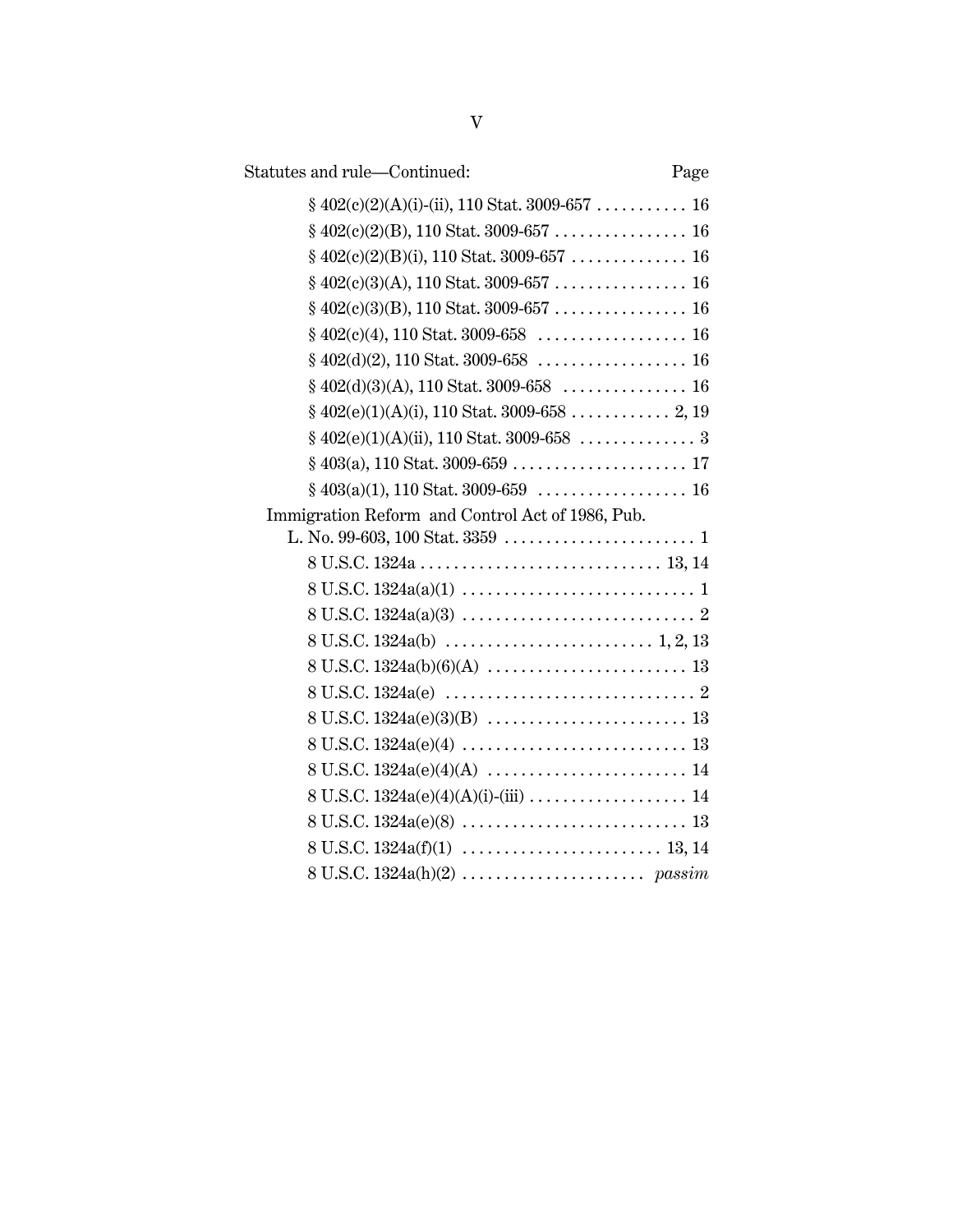| Statutes and rule-Continued:                            | Page |
|---------------------------------------------------------|------|
|                                                         |      |
|                                                         |      |
|                                                         |      |
|                                                         |      |
|                                                         |      |
|                                                         |      |
|                                                         |      |
| National Labor Relations Act, 29 U.S.C. 151 et seq.  21 |      |
|                                                         |      |
| Arizona Workers Act, Ariz. Rev. Stat. Ann. §§ 23-211    |      |
|                                                         |      |
|                                                         |      |
|                                                         |      |
|                                                         |      |
|                                                         |      |
|                                                         |      |
|                                                         |      |
|                                                         |      |
|                                                         |      |
|                                                         |      |
|                                                         |      |
|                                                         |      |
|                                                         |      |
|                                                         |      |
|                                                         |      |
|                                                         |      |
|                                                         |      |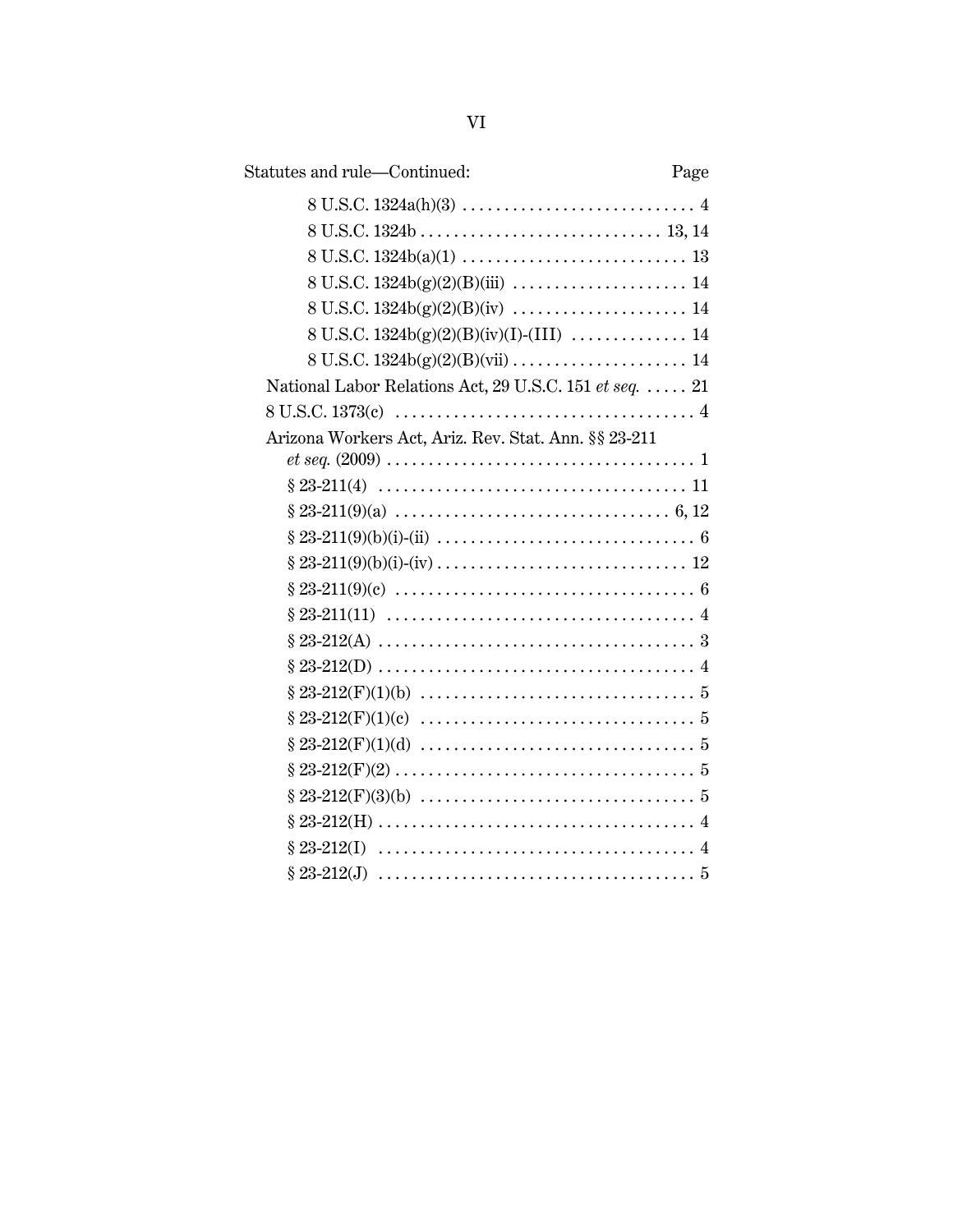| Statutes and rule—Continued:                                                                               | Page |
|------------------------------------------------------------------------------------------------------------|------|
|                                                                                                            |      |
|                                                                                                            |      |
|                                                                                                            |      |
|                                                                                                            |      |
|                                                                                                            |      |
|                                                                                                            |      |
| $\S~23\text{-}212.01\text{(H)}\;\dots\ldots\ldots\ldots\ldots\ldots\ldots\ldots\ldots\ldots\ldots\quad\;4$ |      |
|                                                                                                            |      |
|                                                                                                            |      |
|                                                                                                            |      |
|                                                                                                            |      |
|                                                                                                            |      |
| S.C. Code Ann. (2009):                                                                                     |      |
|                                                                                                            |      |
|                                                                                                            |      |
|                                                                                                            |      |
| Miscellaneous:                                                                                             |      |
| Arizona Dep't of Econ. Sec.:                                                                               |      |
| Arizona Joint Tax Application, https://www.<br>azdes.gov/main.aspx?menu=316&id=3960                        |      |
|                                                                                                            |      |
| Who Pays Unemployment Taxes?, https://www.<br>azdes.gov/main.aspx?menu=316&id=3962                         |      |
|                                                                                                            |      |

Department of Homeland Security, *Memorandum of Understanding*, Oct. 29, 2008, http://www.uscis.

gov/files/nativedocuments/MOU.pdf  $\,\ldots\ldots\ldots\ldots\ldots\,$  .18

VII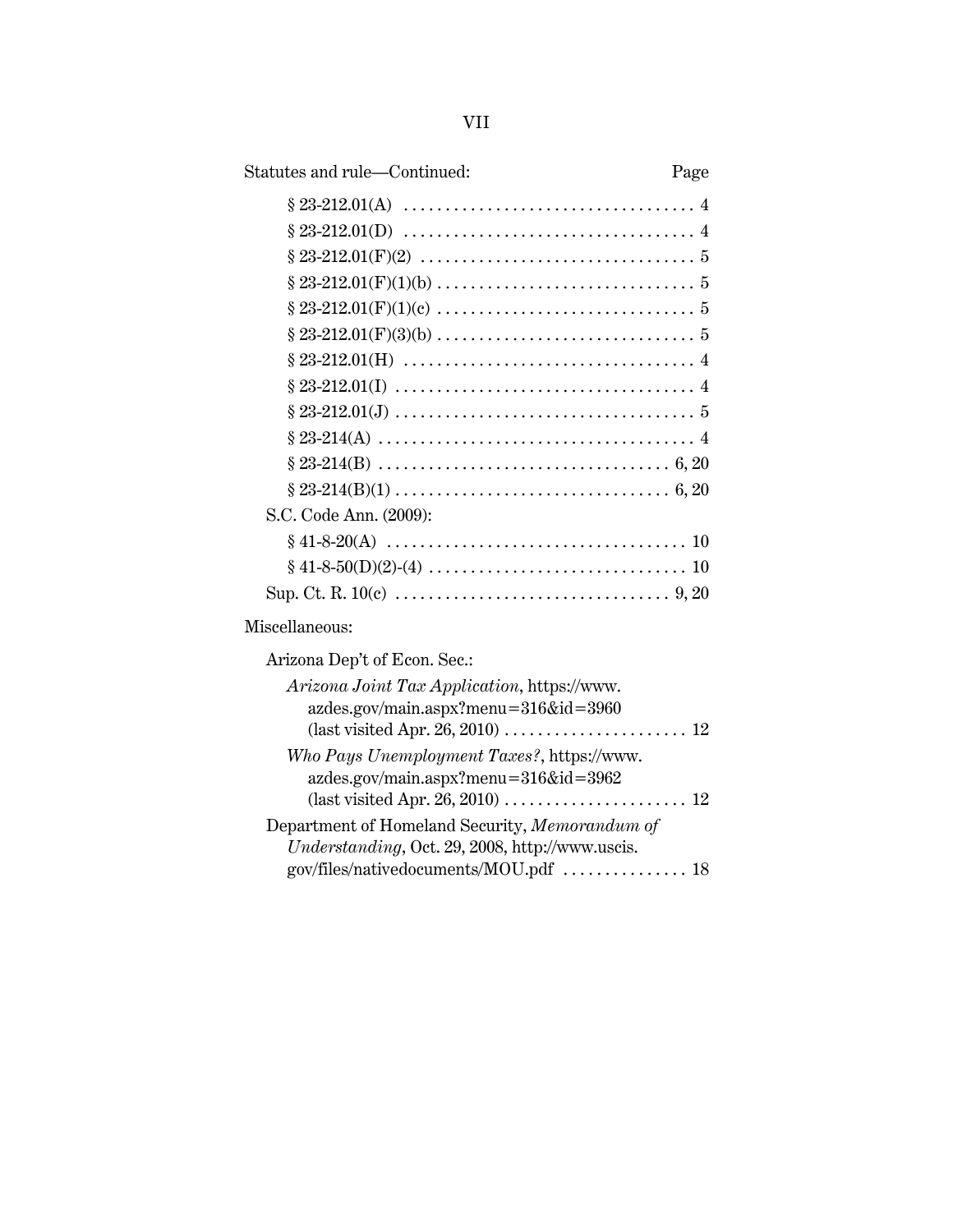# VIII

| Miscellaneous—Continued:                                                                                                                                                                                       | Page |
|----------------------------------------------------------------------------------------------------------------------------------------------------------------------------------------------------------------|------|
|                                                                                                                                                                                                                |      |
| H.R. Rep. No. 682, 99th Cong., 2d Sess. $(1986)$ 13                                                                                                                                                            |      |
| National Conference of State Legislatures, 2009 State<br>Laws Related to Immigrants and Immigration,<br>January 1 - December 31, 2009, http://www.ncsl.<br>org/default.aspx?tabid=19232 (last visited Mar. 26, |      |
|                                                                                                                                                                                                                |      |
| 73 Fed. Reg. (2008):                                                                                                                                                                                           |      |
|                                                                                                                                                                                                                |      |
|                                                                                                                                                                                                                |      |
|                                                                                                                                                                                                                |      |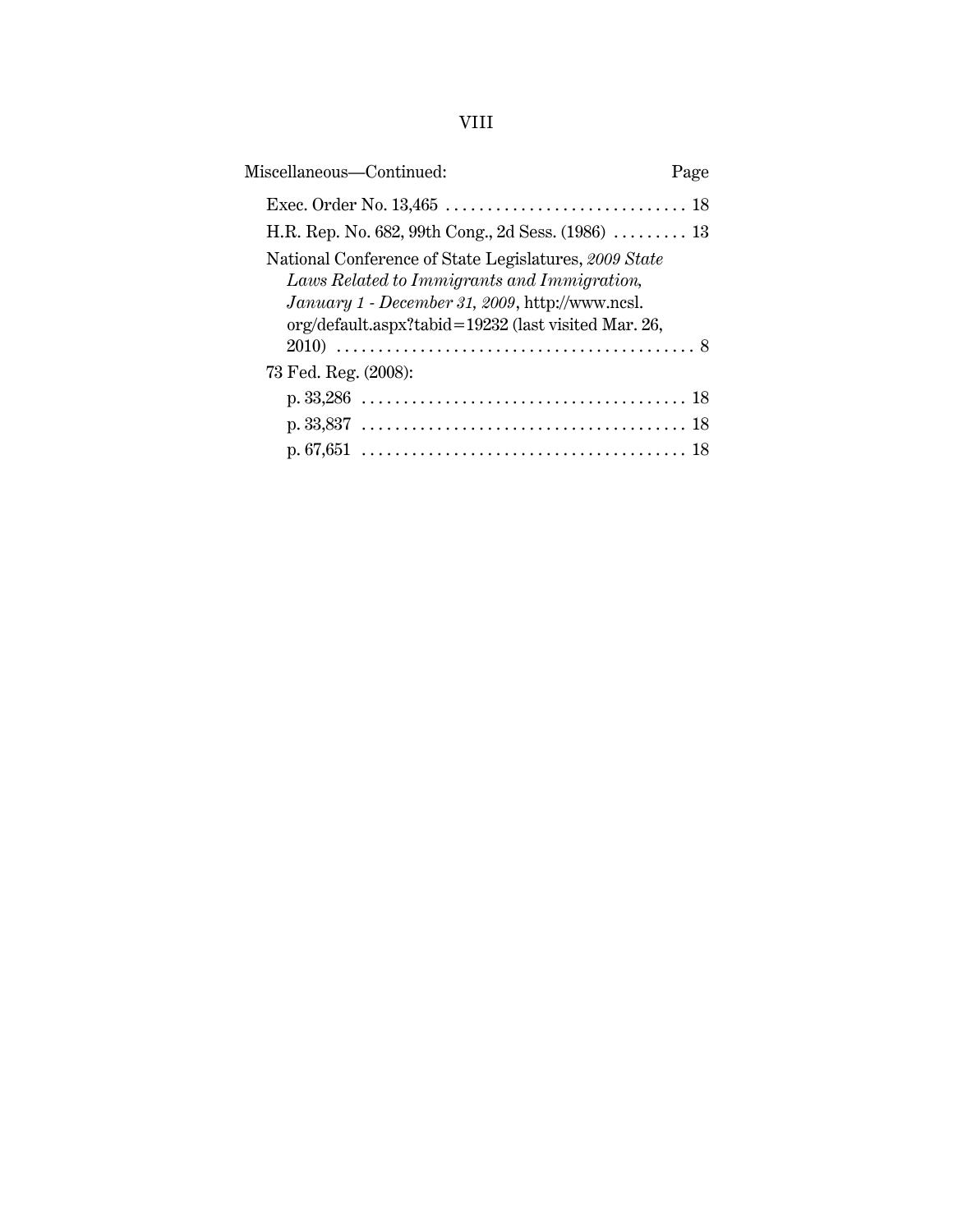# In the Supreme Court of the United States

No. 09-115

CHAMBER OF COMMERCE OF THE UNITED STATES OF AMERICA, ET AL., PETITIONERS

 $\overline{\nu}$ .

CRISS CANDELARIA, ET AL.

*ON PETITION FOR A WRIT OF CERTIORARI TO THE UNITED STATES COURT OF APPEALS FOR THE NINTH CIRCUIT*

#### **BRIEF FOR THE UNITED STATES AS AMICUS CURIAE**

This brief is filed in response to the Court's order inviting the Solicitor General to express the views of the United States. In the view of the United States, the petition for a writ of certiorari should be granted, limited to the first question presented.

#### **STATEMENT**

This case involves a preemption challenge to the Legal Arizona Workers Act (Arizona statute), Ariz. Rev. Stat. Ann. §§ 23-211 *et seq*.

1. a. The Immigration Reform and Control Act of 1986 (IRCA), Pub. L. No. 99-603, 100 Stat. 3359, prohibits hiring for employment "an alien knowing the alien is an unauthorized alien," as well as hiring any "individual without complying with the requirements of [8 U.S.C. 1324a(b)]." 8 U.S.C. 1324a(a)(1). Subsection (b) estab-

(1)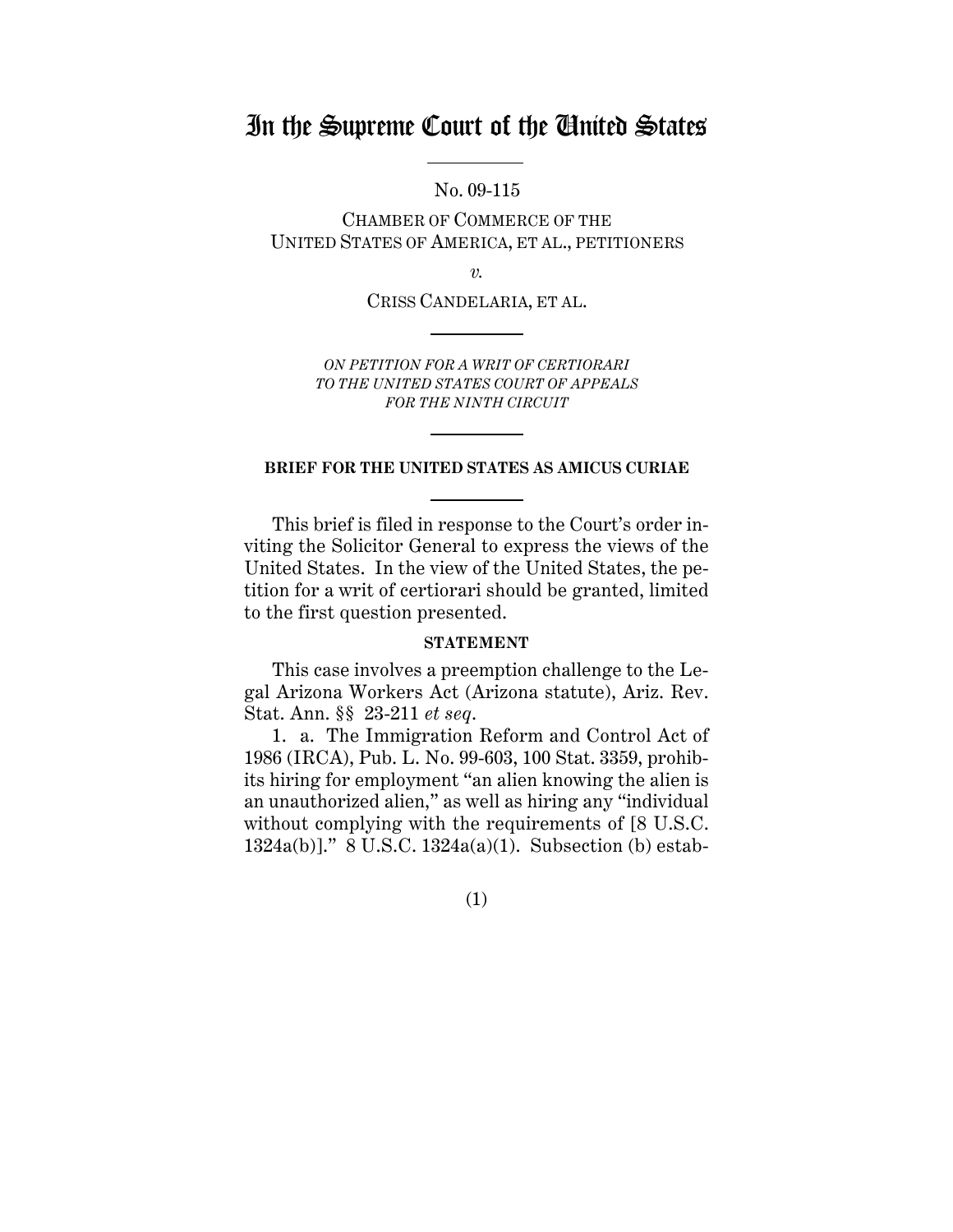<span id="page-9-0"></span>lishes the paper-based "I-9 system," which requires an employer to examine specified documents to verify that a person is authorized to work in the United States. 8 U.S.C. 1324a(b).

IRCA establishes a federal administrative scheme for determining whether an employer has complied with these requirements, as well as an escalating series of civil (and, ultimately, criminal) penalties depending on the nature of a violation. 8 U.S.C. 1324a(e). In contrast, "[a] person or entity that \* \* \* has complied in good faith with the requirements of subsection (b)" has "an affirmative defense" to claims of having knowingly employed an unauthorized alien. 8 U.S.C. 1324a(a)(3). IRCA also expressly "preempt[s] any State or local law imposing civil or criminal sanctions (other than through licensing and similar laws) upon those who employ, or recruit or refer for a fee for employment, unauthorized aliens." 8 U.S.C. 1324a(h)(2).

b. In 1996, Congress directed the Attorney General (who was then responsible for immigration enforcement) to "conduct 3 pilot programs of employment eligibility confirmation." Illegal Immigration Reform and Immigrant Responsibility Act (IIRIRA), Pub. L. No. 104-208, § 401, 110 Stat. 3009-655. Two of those pilot programs no longer exist; the third (originally called the Basic Pilot Program) has evolved into what is now called E-Verify. E-Verify "is an internet-based system that allows an employer to verify an employee's work-authorization status" and functions as "an alternative to the I-9 system." Pet. App. 10a.

In IIRIRA, Congress required that each federal department participate in one of the three pilot programs.  $§$  402(e)(1)(A)(i), 110 Stat. 3009-658. Employers that violate IRCA also may be required to participate.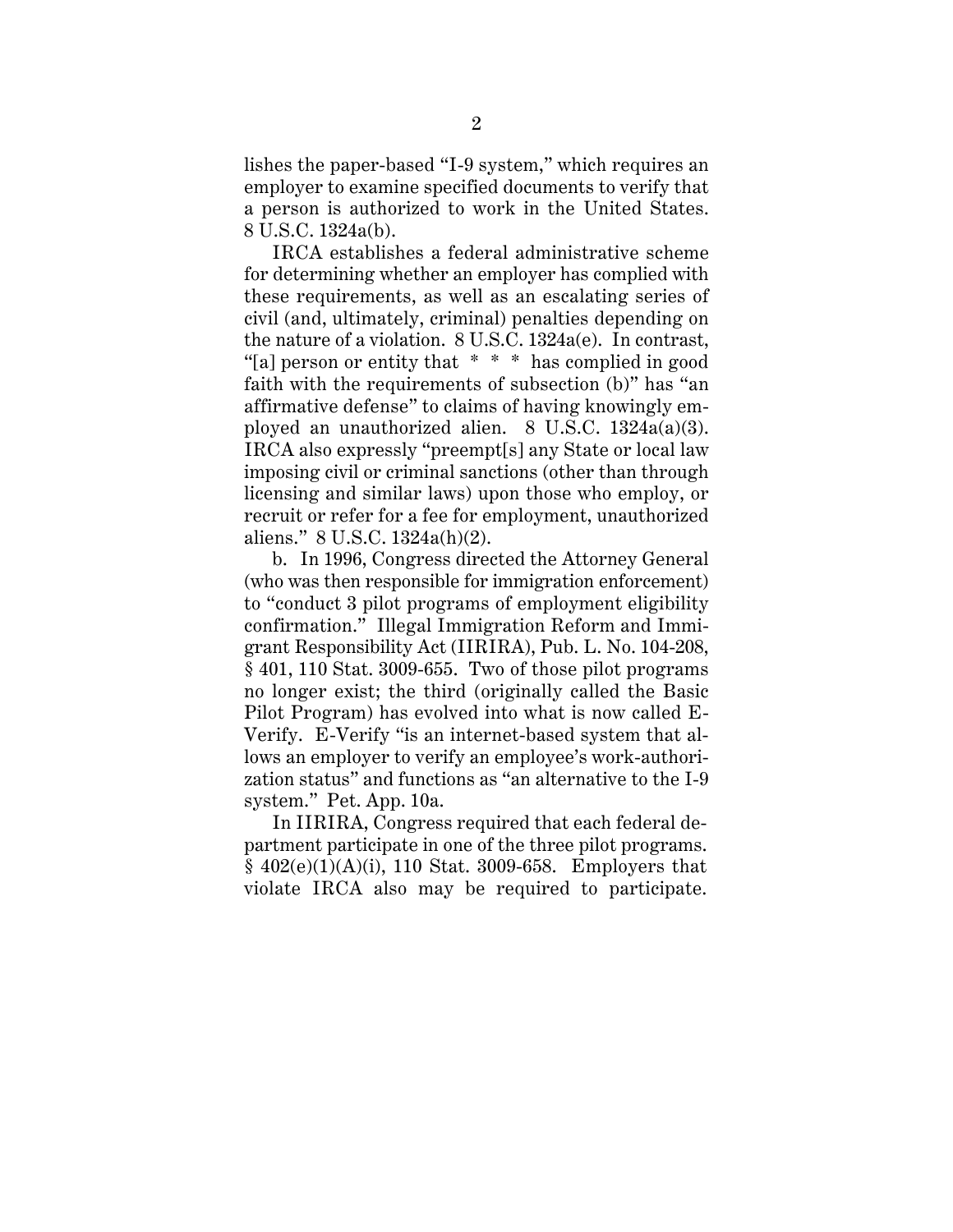<span id="page-10-0"></span>§ 402(e)(1)(A)(ii), 110 Stat. 3009-658. Subject to those exceptions, however, Congress provided that "the Attorney General may not require any person or \* \* \* entity to participate in a pilot program."  $§$  402(a), 110 Stat. 3009-656. Instead, IIRIRA states that an employer "may elect to participate in [a] pilot program," and describes such participation as "voluntary." *Ibid.* 

As originally created, the E-Verify program was to last four years and to be available in at least "5 of the 7 States with the highest estimated population of aliens who are not lawfully present in the United States." § 401(b) and (c), 110 Stat. 3009-655, 3009-656. Since 1996, Congress has on four occasions extended the program's term and scope.<sup>1</sup> In 2003, Congress replaced previous references to the Attorney General with references to the Secretary of Homeland Security (Secretary), and directed the Secretary to make E-Verify available in all 50 States.  $2003$  Act,  $\S$  3(a) and (d), 117 Stat. 1944, 1945.

Under current law, the E-Verify program is authorized through September 30, 2012, at which point it will terminate absent further action by Congress. 2010 Act, § 547, 123 Stat. 2177.

2. The Arizona statute makes it a violation of state law for an employer to "knowingly" or "intentionally" employ "an unauthorized alien," and provides for enforcement of that prohibition in state court actions brought by county attorneys. Ariz. Rev. Stat. Ann.

<sup>&</sup>lt;sup>1</sup> Basic Pilot Extension Act of 2001, Pub. L. No. 107-128, § 2, 115 Stat. 2407; Basic Pilot Program Extension and Expansion Act of 2003 (2003 Act), Pub. L. No. 108-156, 117 Stat. 1944; Consolidated Security, Disaster Assistance, and Continuing Appropriations Act, Pub. L. No. 110-329, Div. A, §143, 122 Stat. 3580; Department of Homeland Security Appropriations Act (2010 Act), Pub. L. No. 111-83, § 547, 123 Stat. 2177.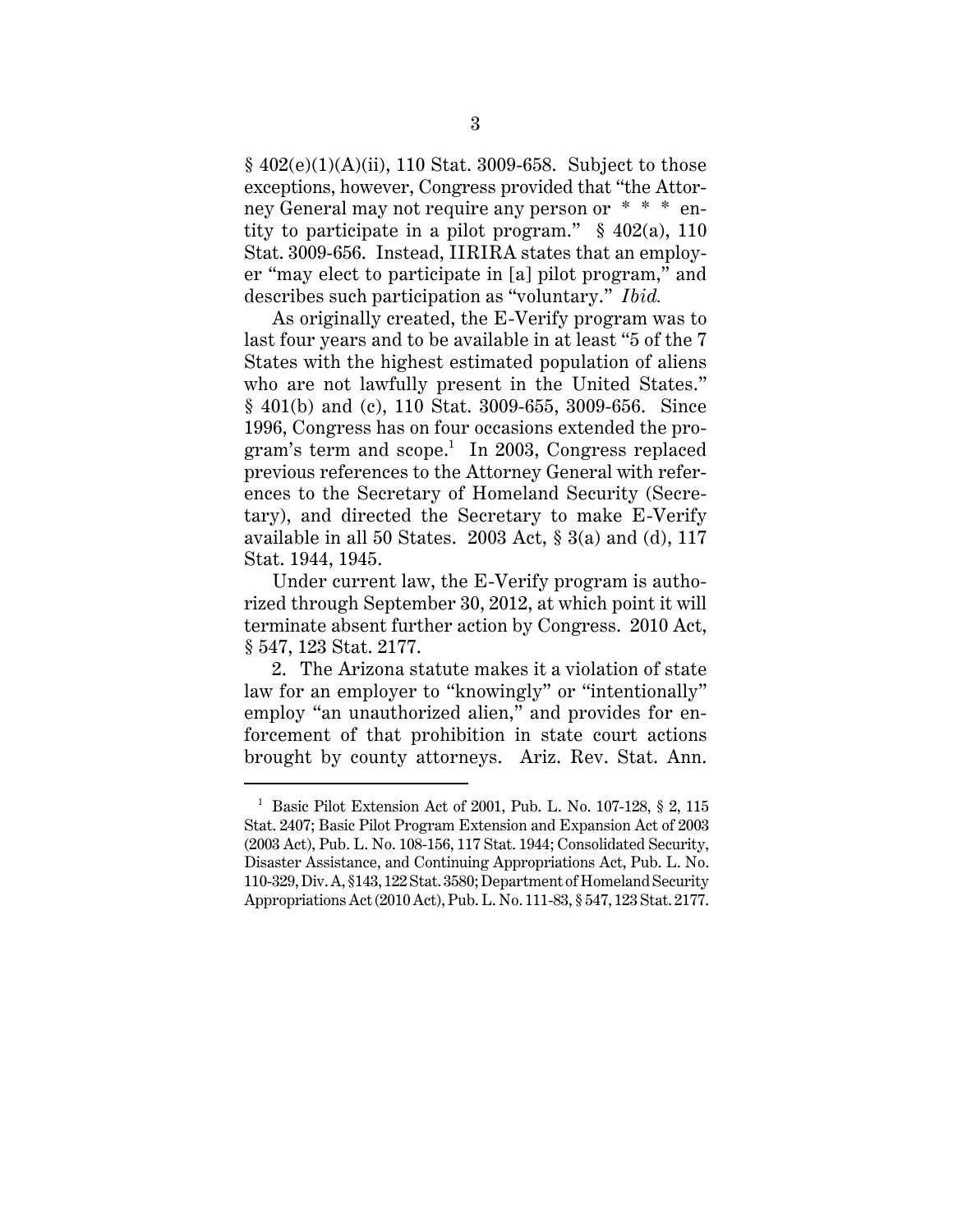<span id="page-11-0"></span>§§ 23-212(A) and (D), 23-212.01(A) and (D) (2009). The Arizona statute also requires that all employers "verify the employment eligibility of the employee through the [federal] e-verify program." *Id*. § 23-214(A).

a. The Arizona statute defines "unauthorized alien" by reference to federal law. Ariz. Rev. Stat. Ann. § 23- 211(11) (2009) (incorporating 8 U.S.C. 1324a(h)(3)). In determining whether a particular alien meets that definition, the Arizona statute first provides that a state court "shall consider only the federal government's determination pursuant to 8 [U.S.C.] 1373(c)," *id.* §§ 23- 212(H), 23-212.01(H), which requires federal officials to respond to inquiries about "the citizenship or immigration status of any individual." 8 U.S.C. 1373(c). In its next sentence, however, the Arizona statute states that "[t]he federal government's determination" pursuant to Section 1373(c) creates only "a rebuttable presumption of the employee's lawful status." Ariz. Rev. Stat. Ann. §§ 23-212(H), 23-212.01(H) (2009).

The Arizona statute does not require a prior federal determination with respect to whether an employer acted knowingly or intentionally in employing an unauthorized alien. Instead, the statute provides for the state court to make its own determination, subject to two evidentiary rules that reference federal law. First, an employer's demonstration that it verified the employee's work authorization through the federal E-Verify program "creates a rebuttable presumption" that the employer did not violate the Arizona statute. Ariz. Rev. Stat. Ann. §§ 23-212(I), 23-212.01(I) (2009). Second, as under IRCA, an employer "establishes an affirmative defense" to liability under the Arizona statute if it shows "that it has complied in good faith with the require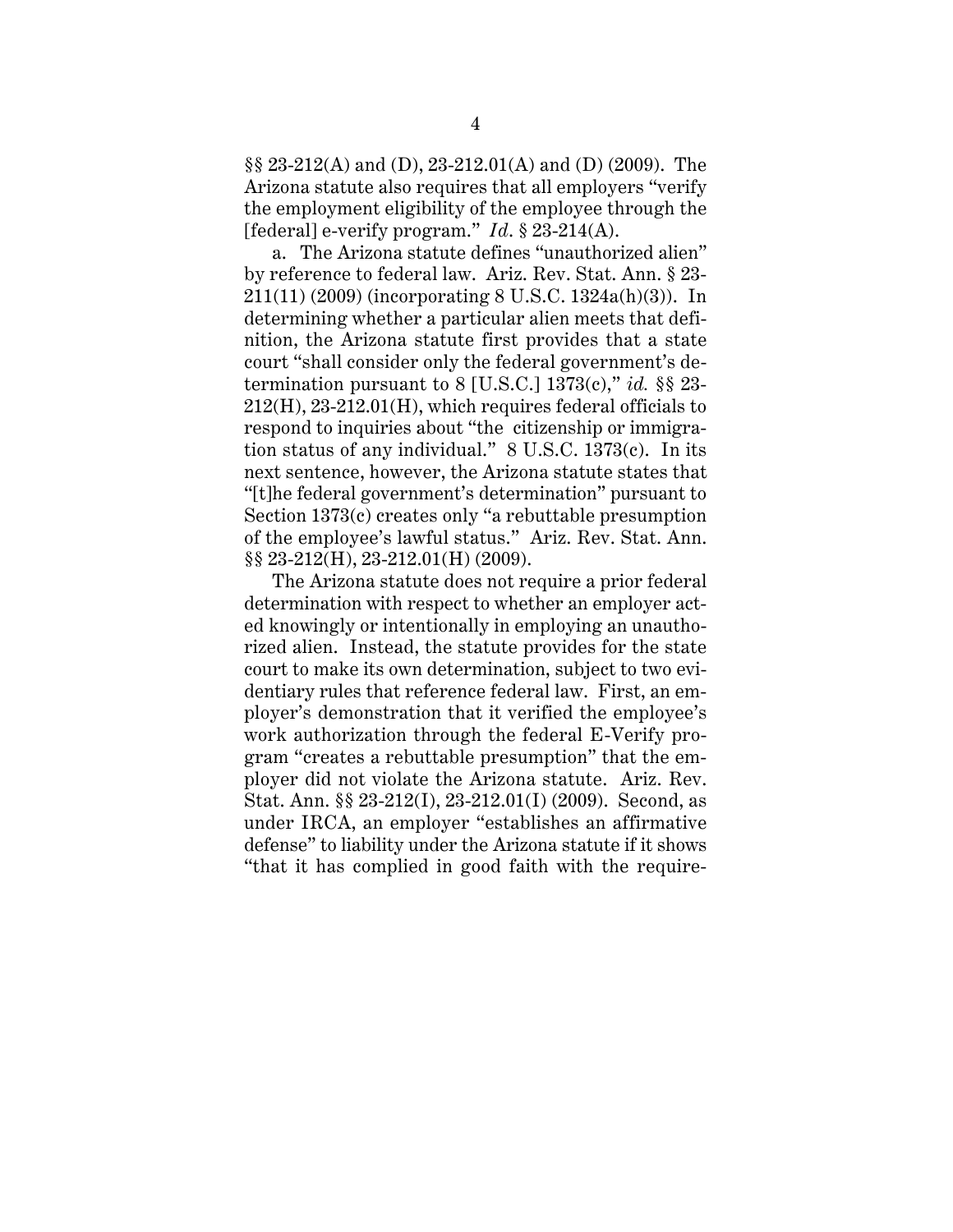<span id="page-12-0"></span>ments of 8 [U.S.C.] 1324a(b)." *Id.* §§ 23-212(J), 23-  $212.01(J)$ .

b. The consequences of violating the Arizona statute vary depending on whether the violation was knowing or intentional and whether it was a first or second violation. For a first "knowing" violation, the state court "[m]ay" order all relevant state agencies to suspend for up to ten business days "all licenses" held by the employer that are "specific to the business location where the unauthorized alien performed work," or, if the employer has no such licenses, "all licenses that are held by the employer at the employer's primary place of business." Ariz. Rev. Stat. Ann.  $\S 23-212(F)(1)(c)$  and (d) (2009). For a first intentional violation, the court "shall" order such a suspension "for a minimum of ten days." *Id.* § 23-212.01(F)(1)(c).

A violation of the Arizona statute constitutes a "second violation" if it occurs within the three- or five-year probationary period that results from the finding of a first violation. Ariz. Rev. Stat. §§ 23-212(F)(3)(b), 23-  $212.1(F)(3)(b)$  (2009). During that probationary period, an employer must file quarterly reports with respect to every new hire at the business location where the employer previously employed an unauthorized alien. *Id.*   $\S\S 23-212(F)(1)(b)$ , 23-212.1(F)(1)(b). If a state court finds that an employer has committed a second violation (whether knowing or intentional), the court "shall order the appropriate agencies to permanently revoke all licenses that are held by the employer specific to the business location where the unauthorized alien performed work," or, if the employer has no such licenses, "all licenses that are held by the employer at the employer's primary place of business." *Id*. §§ 23-212(F)(2),  $212.01(F)(2)$ .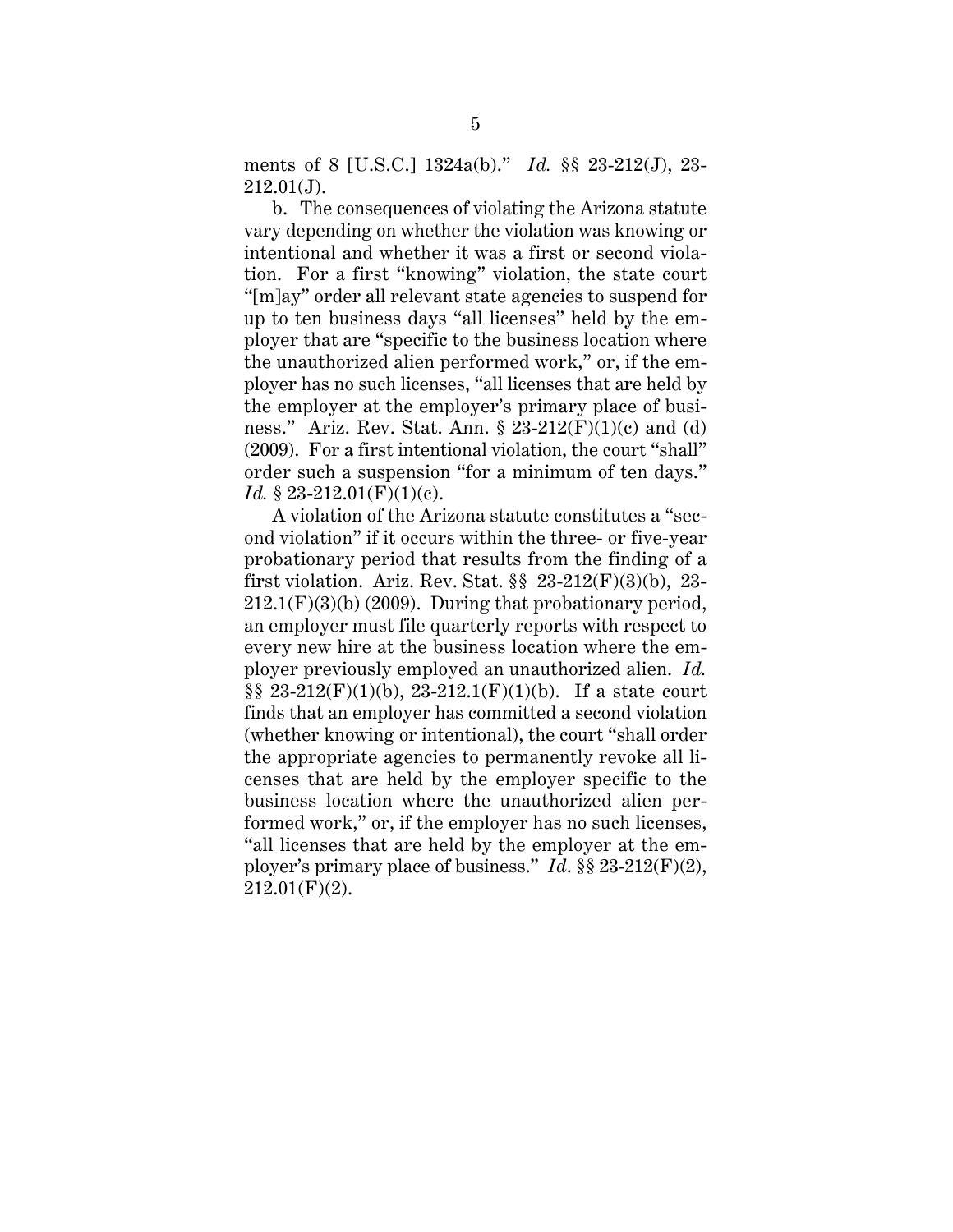<span id="page-13-0"></span>The Arizona statute defines "[l]icense" as "any agency permit, certificate, approval, registration, charter or similar form of authorization that is required by law and that is issued by any agency for the purposes of operating a business in this state." Ariz. Rev. Stat. Ann.  $§ 23-211(9)(a) (2009)$ . The Arizona statute further provides that "[l]icense" includes articles of incorporation and certificates of partnership but excludes "[a]ny professional license."  $Id. \S$  23-211(9)(b)(i)-(ii) and (c).

c. The Arizona statute provides no direct mechanism for enforcing its requirement that all employers use E-Verify. As noted previously, however, the Arizona statute provides that an employer that does so gains a rebuttable presumption that it did not knowingly or intentionally employ an unauthorized alien. In addition, failure to use E-Verify renders an employer ineligible for "any grant, loan or performance-based incentive from any government entity." Ariz. Rev. Stat. Ann.  $§ 23-214(B)$  and  $(B)(1)$  (2009).

3. After a bench trial on stipulated facts, the district court concluded that the Arizona statute is not preempted. Pet. App. 49a-94a.

4. The court of appeals affirmed. Pet. App. 1a-25a.

a. The court first concluded that Section 1324a(h)(2) does not expressly preempt the Arizona statute's employer-sanctions provisions because those provisions fall within the savings clause permitting States to "impos[e] civil or criminal sanctions" so long as they do so "through licensing and similar laws." 8 U.S.C. 1324a(h)(2); see Pet. App. 14a-19a. Relying on *De Canas* v. *Bica*, 424 U.S. 351 (1976), the court of appeals applied a presumption against preemption "because the power to regulate the employment of unauthorized aliens remains within the states' historic police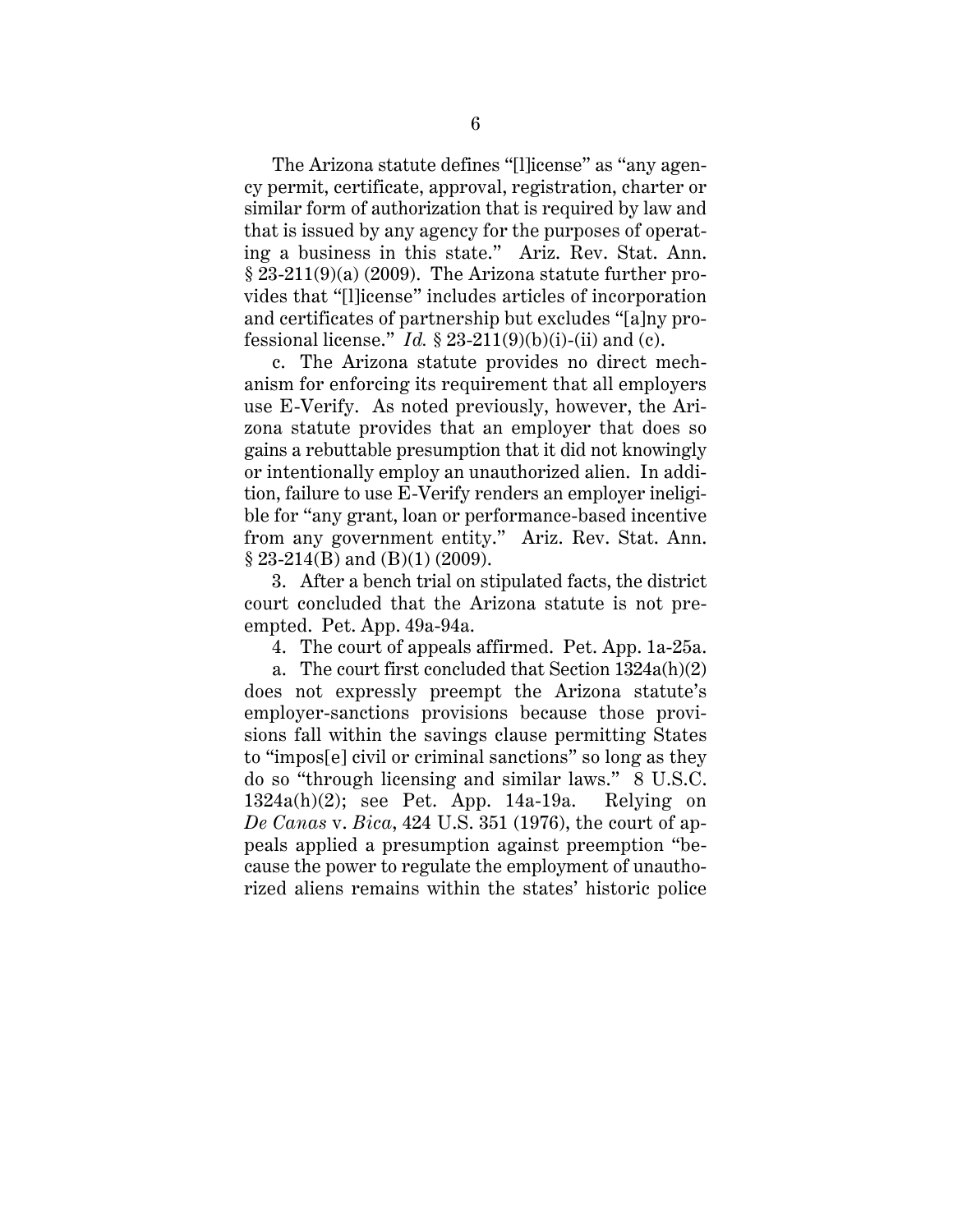powers." Pet. App. 16a. The court also determined that the Arizona "statute's broad definition of 'license' is in line with the terms traditionally used" to describe a license and that IRCA's legislative history did not warrant a different result. *Id.* at 17a-18a.

b. The court of appeals rejected petitioners' contention "that the Arizona provision mandating the use of E-Verify is impliedly preempted because it conflicts with Congressional intent to keep the use voluntary." Pet. App. 19a. The court observed that "Congress could have, but did not, expressly forbid state laws from requiring E-Verify participation," and it concluded that Congress's decision to make "participation \* \* \* voluntary at the national level" did not "in and of itself indicate that Congress intended to prevent states from making participation mandatory." *Id.* at 20a. The court also noted that Congress "strongly encouraged" use of E-Verify "by expanding its duration and its availability," which showed that *"*Congress plainly envisioned and endorsed an increase in its usage." *Id.* at 21a.

c. The court of appeals rejected petitioners' assertion that the Arizona statute's "potential sanctions of suspension or revocation of an employer's business license impliedly conflict with IRCA." Pet. App. 21a. Petitioners argued that such "harsh sanctions," even if expressly saved from preemption by IRCA's savings clause, would "have the effect of encouraging employers to discriminate, and that such an effect would conflict with IRCA's purposes" of balancing effective enforcement of immigration laws with protection for civil rights. *Ibid.* The court of appeals determined, however, that petitioners' argument was "essentially speculative," because no complaints had "yet been filed under the" Arizona statute and the court had before it "no record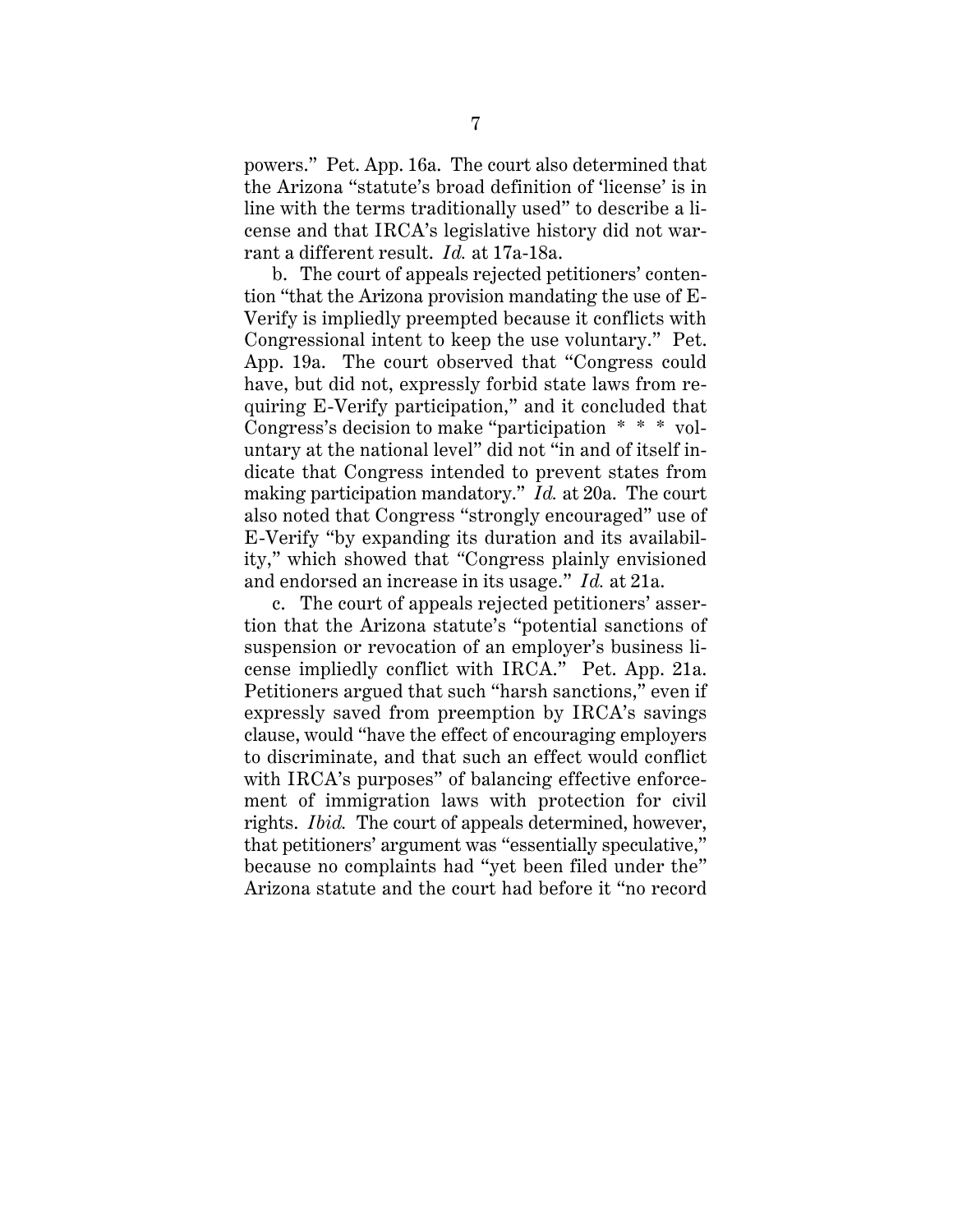<span id="page-15-0"></span>reflecting the [Arizona statute's] effect on employers." *Id.* at 21a-22a<sup>2</sup>

#### **DISCUSSION**

The issues presented by the petition for a writ of certiorari are important and recurring. Throughout the country, States and localities have enacted—and are continuing to consider and enact—statutes and ordinances regulating the employment of unauthorized workers. See National Conference of State Legislatures, *2009 State Laws Related to Immigrants and Immigration, January 1 - December 31, 2009*, http://www.ncsl. org/default.aspx?tabid=19232 (last visited Mar. 26,  $2010$ .<sup>3</sup> In particular, several States have enacted statutes that, like the Arizona statute at issue here, use suspension or revocation of licenses as a mechanism to penalize employers for hiring unauthorized workers. And several States have also, like Arizona, mandated use of E-Verify by some or all employers. App., 1a-3a, *infra*. To be sure, the enacted and proposed laws vary in their particulars, and there currently is no direct conflict in the circuits.<sup>4</sup> But these laws raise significant legal is-

 ployers of \* \* \* an adequate opportunity to dispute whether an em- $2$  The court of appeals also rejected petitioners' assertion that the Arizona statute violates the Due Process Clause by "depriv[ing] employee was authorized to work." Pet. App. 23a-24a. Petitioners do not renew that claim.

<sup>&</sup>lt;sup>3</sup> Arizona has recently enacted new legislation that, among other things, imposes sanctions on aliens who apply for, solicit, or perform work without authorization to do so. Ariz. Rev. Stat. § 13-2928 (enacted Apr. 23, 2010). That legislation is not at issue in this case.

<sup>4</sup> Although the Tenth Circuit's recent decision in *Chamber of Commerce* v. *Edmondson*, 594 F.3d 742 (2010), stated that it was "unpersuaded by" the Ninth Circuit's reasoning in this case in certain respects, *id.* at 770, there is no direct conflict between the two decisions.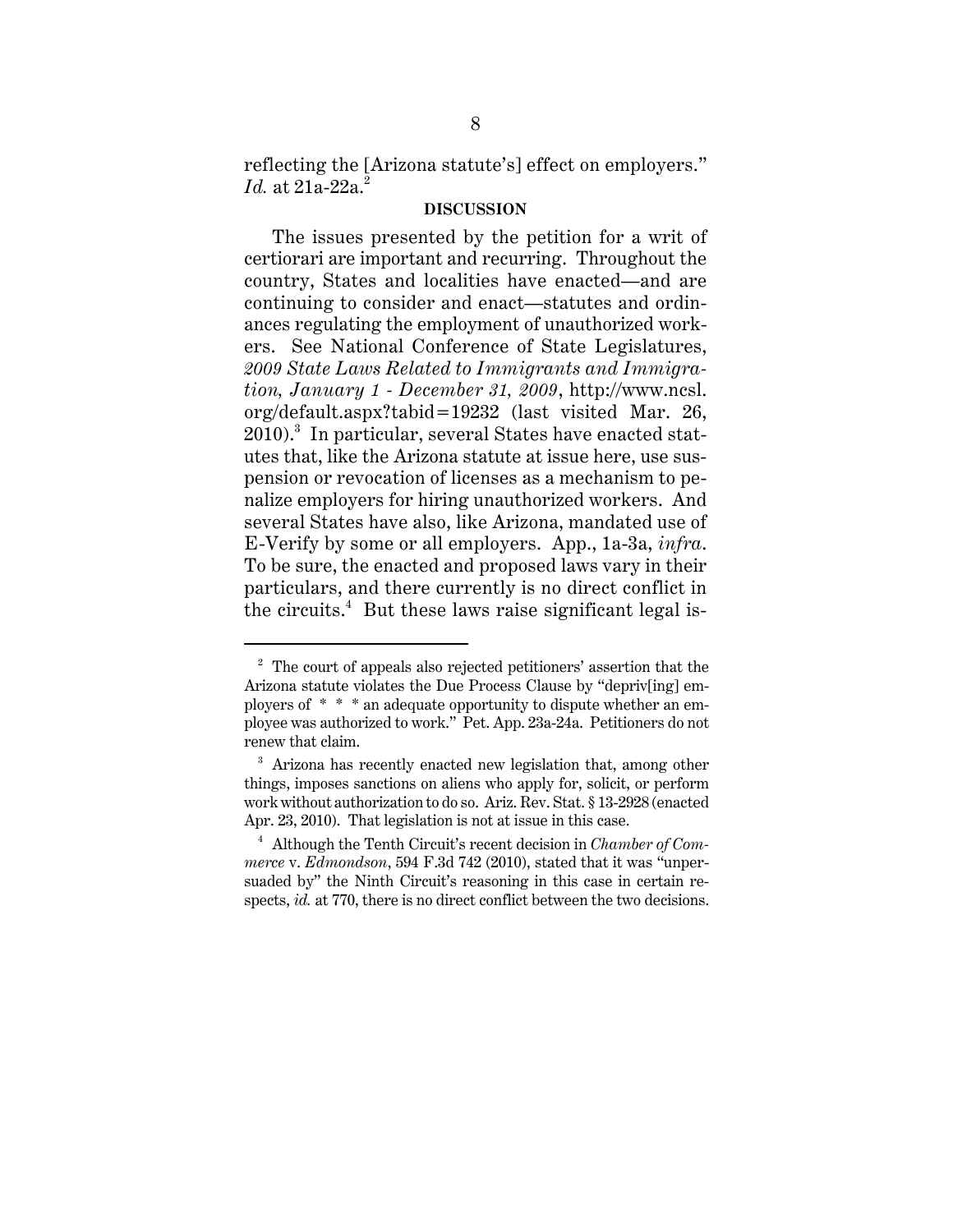<span id="page-16-0"></span>sues, already have generated confusion among both employers and employees, and will continue to do so absent guidance from either Congress or this Court.

These considerations warrant a grant of certiorari with respect to the first question presented, which involves the employer-sanctions provisions of the Arizona statute. Those provisions disrupt a careful balance that Congress struck nearly 25 years ago between two interests of the highest importance: ensuring that employers do not undermine enforcement of immigration laws by hiring unauthorized workers, while also ensuring that employers not discriminate against racial and ethnic minorities legally in the country. Accordingly, the first question presented involves "an important question of federal law that has not been, but should be, settled by this Court." Sup. Ct. R.  $10(c)$ .

In contrast, certiorari is unnecessary and unwarranted with respect to the E-Verify question. As of now, Congress has not chosen to require use of E-Verify by all employers, and the better reading of the law is that States and localities may not impose such requirements. But E-Verify is continuing to evolve, discussions are

*Edmondson* involved a preemption challenge to an Oklahoma law that, among other things, (1) declares it a "discriminatory practice" to fire an employee who is legally authorized to work in the United States while retaining an employee that the employer knows or should know is not so authorized and (2) mandates use of E-Verify by certain employers. Oklahoma, however, specifically "waived any argument that its Act [was] a licensing or other similar law." *Ibid.* In addition, *Edmondson*  did not reach any conclusion about the validity of Oklahoma's E-Verify requirement because one judge concluded that the plaintiffs lacked standing, *id.* at 772-774 (Hartz, J., concurring and dissenting), and the other two judges reached differing conclusions on the merits. Compare *id.* at 768-769 (opinion of Lucero, J.), with *id.* at 771-772 (Kelly, J., concurring in part).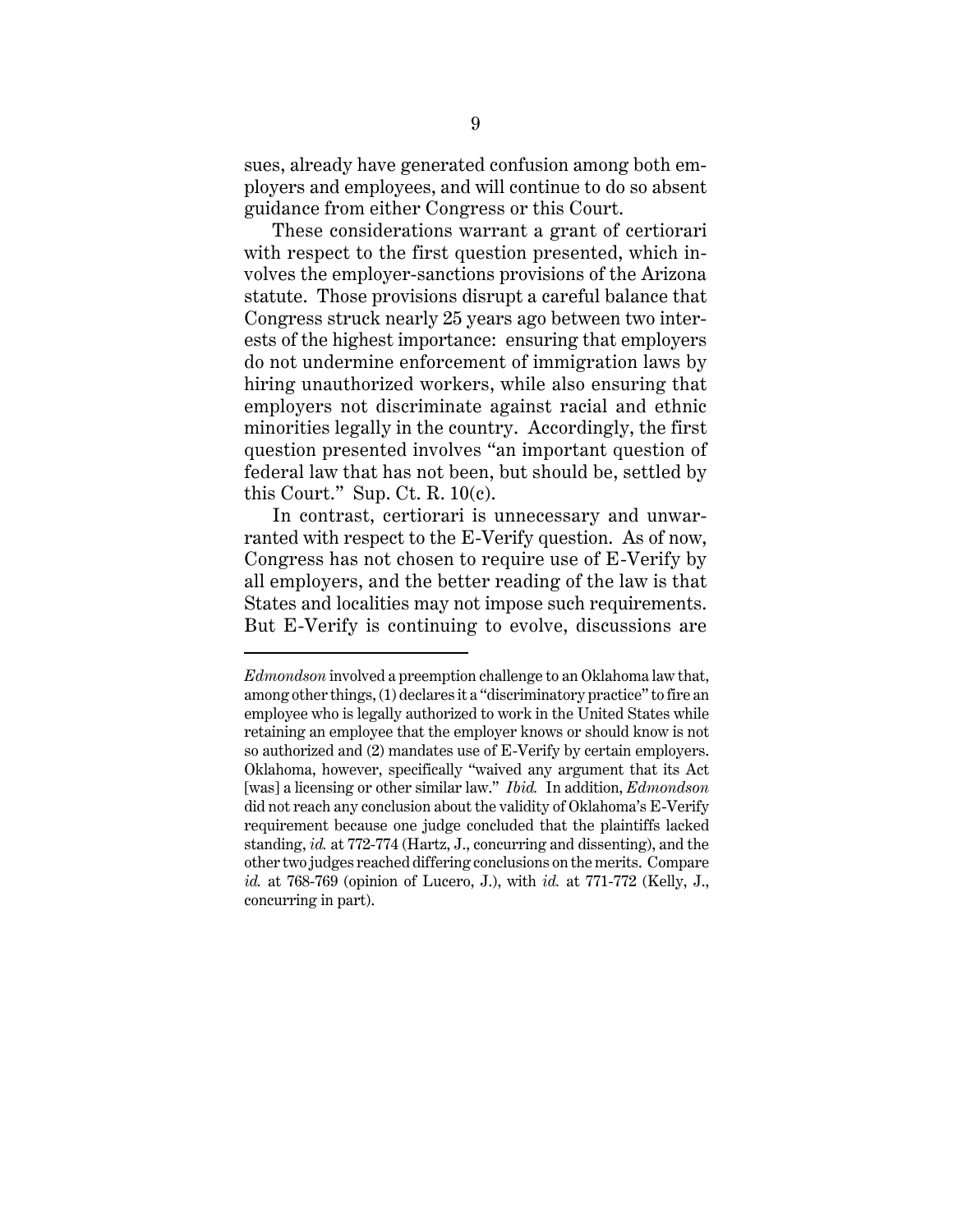<span id="page-17-0"></span>ongoing within the federal government about appropriate ways to modify the system, and the sunset provision ensures that Congress will revisit the program and decide by September 30, 2012, whether to maintain it in its current form or modify the program. Thus, any decision on the E-Verify question could soon be overtaken by events, and there is no compelling need for the Court to intervene in this interim period. The Court should likewise deny certiorari with respect to the third question presented, which relies on a decision of this Court that did not involve preemption and has no bearing on the validity of the Arizona statute.

## **A. The Employer-Sanctions Question Warrants This Court's Review**

IRCA expressly preempts "any State or local law imposing civil or criminal sanctions (other than through licensing and similar laws) upon those who employ, or recruit or refer for a fee for employment, unauthorized aliens." 8 U.S.C. 1324a(h)(2). Respondents concede (Br. in Opp. 12) that the Arizona statute "impos[es] \* \* \* sanctions." The Ninth Circuit determined, however, that the Arizona statute is saved from preemption because it falls within the savings clause. Pet. App. 14a-19a. That conclusion is incorrect.

1. The Arizona statute is not at bottom a "licensing [or] similar law[]"; it is instead a statute that prohibits the hiring of unauthorized aliens and uses suspension and revocation of all state-issued licenses as its ultimate sanction. Cf. S.C. Code Ann. §§ 41-8-20(A), 41-8-  $50(D)(2)-(4)$  (2009) (providing that "[a]ll private employers \* \* \* shall be imputed a South Carolina employment license," which may be suspended or revoked if the employer knowingly or intentionally employs an unau-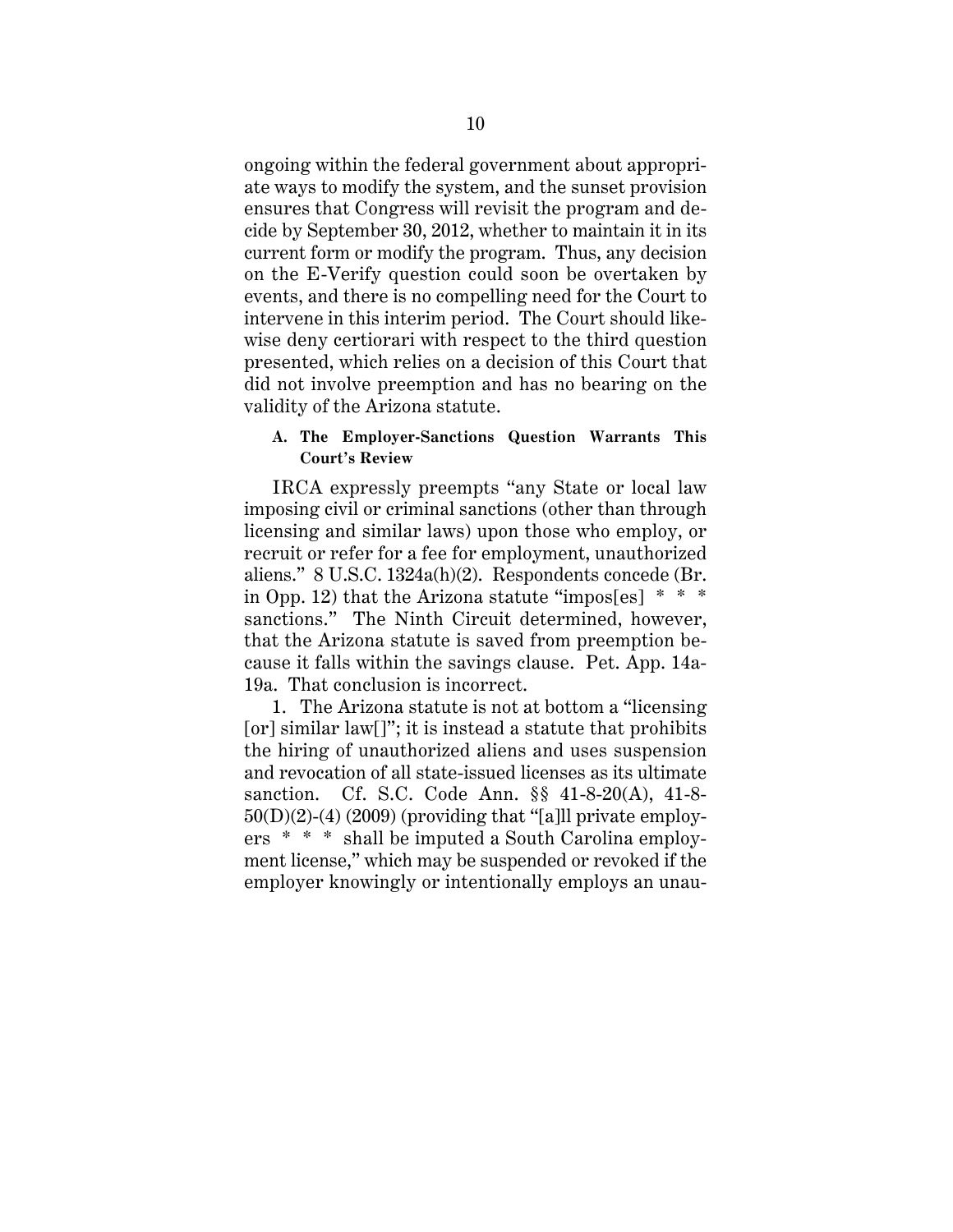<span id="page-18-0"></span>thorized alien). The Arizona statute establishes neither a process nor any general standards for assessing an applicant's character or fitness to engage in a particular type of activity. Cf. *Cleveland* v. *United States*, 531 U.S. 12, 21 (2000) (describing previous cases involving "licensing schemes" governing the transport and sale of alcohol, the sale of stock, and the operation of ferries). It identifies only one basis for suspending or revoking an employer's licenses—*i.e.*, the knowing or intentional employment of an unauthorized alien. And the decision whether to suspend or revoke is made on an across-theboard basis by a state judge rather than on a license-bylicense basis by the authorities who issued them.

2. The Ninth Circuit's decision also violates the maxim that exceptions should not be permitted to "swallow the rule." *Cuomo* v. *Clearing House Ass'n, L.L.C.*, 129 S. Ct. 2710, 2718 (2009); see *Knight* v. *Commissioner*, 552 U.S. 181, 191 (2008) (when "Congress has enacted a general rule," courts "should not eviscerate that legislative judgment through an expansive reading of a somewhat ambiguous exception") (citation omitted).

The general rule is that States may not "impostel" civil or criminal sanctions \* \* \* upon those who employ  $* * *$  unauthorized aliens." 8 U.S.C. 1324a(h)(2). This provision would prevent a State from imposing the smallest of fines on an employer as punishment for knowingly or intentionally hiring an unauthorized alien. Yet the Ninth Circuit's decision holds that a State may take the far greater step of terminating an employer's entire business so long as the State labels the sanction an act of licensing.5 The meaning of "through licensing

 $5$  To be sure, the Arizona statute applies only to an employer "that has a license issued by an agency in this state." Ariz. Rev. Stat. Ann.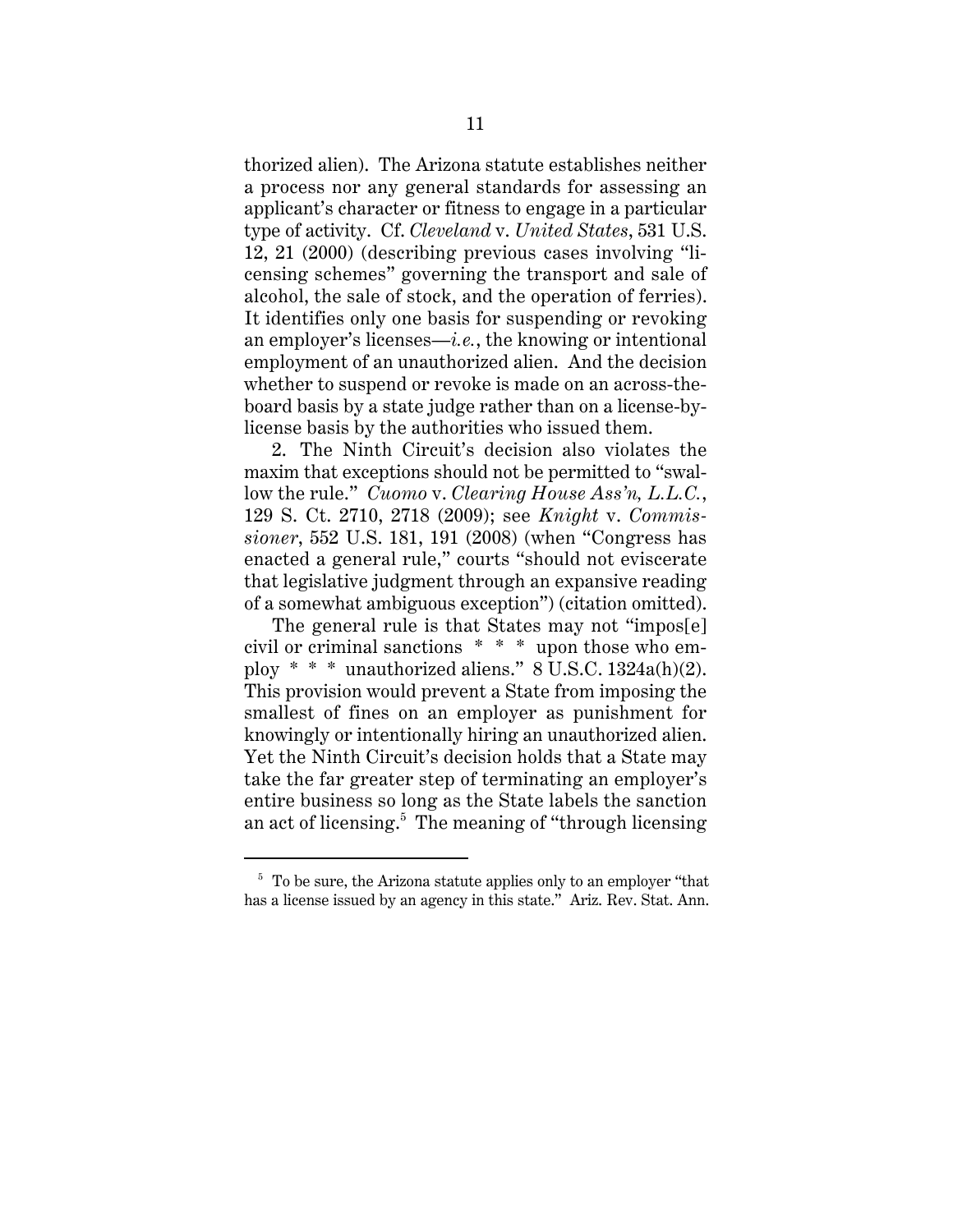<span id="page-19-0"></span>and similar laws" in Section 1324a(h)(2) is a matter of federal, not state, law. See *Drye* v. *United States*, 528 U.S. 49, 58 (1999) (stating that "[t]he question whether a state-law right constitutes 'property' or 'rights to property'" for purposes of federal tax lien legislation "is a matter of federal law") (internal quotation marks and citation omitted). And there is no reason to believe that Congress intended a result that would subvert the purpose and operation of its general prohibition on state sanctions.

3. Courts should "decline to give broad effect to saving clauses where doing so would upset the careful regulatory scheme established by federal law." *United States* v. *Locke*, 529 U.S. 89, 106 (2000). The Ninth Circuit's broad reading of Section 1324a(h)(2)'s savings clause violates that principle.

The federal enforcement scheme created by IRCA reflects a delicate balance. When considering IRCA in 1986, Congress was well aware "of the widespread fear that" the employer-sanctions provisions "could result in

<sup>§ 23-211(4) (2009).</sup> But the Arizona statute defines "license" very broadly, and the definition expressly includes articles of incorporation and documents necessary to create various forms of partnerships. *Id.*  § 23-211(9)(b)(i)-(iv). Indeed, the definition of "license" is so broad that it would appear to include registration with the state agencies responsible for administering the state unemployment tax program—an act that is required of sole proprietorships as well. See Arizona Dep't of Econ. Sec., *Who Pays Unemployment Taxes?*, https://www.azdes.gov/main. aspx?menu=316&id=3962 (last visited Apr. 26, 2010); Arizona Dep't of Econ. Sec., *Arizona Joint Tax Application*, https://www.azdes.gov/ main.aspx?menu=316&id=3960 (last visited Apr. 26, 2010); see also Ariz. Rev. Stat. Ann. § 23-211(9)(a) (2009) (defining "license" to include "any  $* * *$  registration  $* * *$  that is required by law and that is issued by any agency for the purpose of operating a business in this state").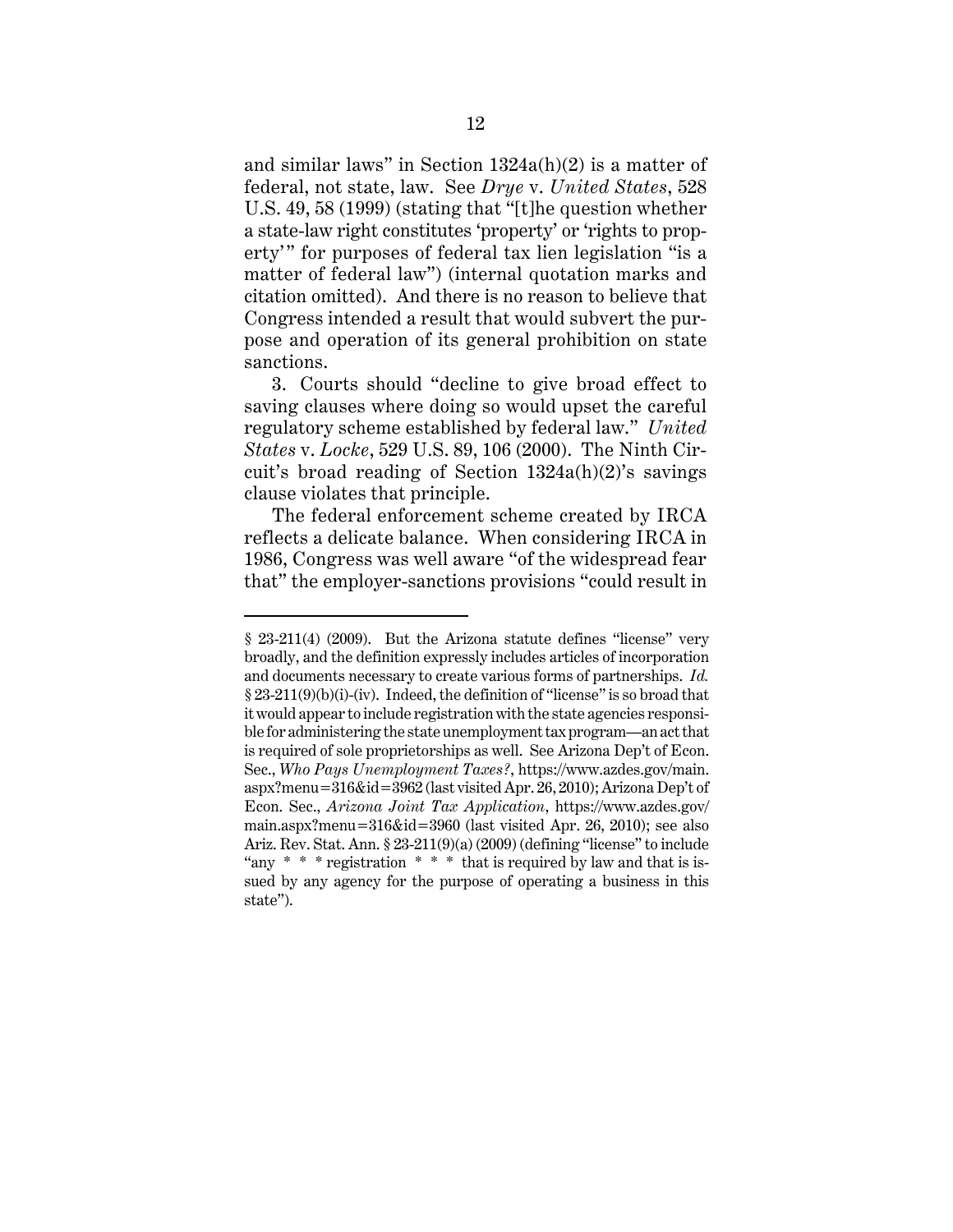<span id="page-20-0"></span>employment discrimination against Hispanics and other minority groups." H.R. Rep. No. 682, 99th Cong., 2d Sess. Pt. 1, 49 (1986) (*1986 House Report*). In response, Congress took a number of steps that address "the potential for [an] unfortunate cause and effect relationship between sanctions enforcement and resulting employment discrimination." *1986 House Report* Pt. 2, at 12.

First, Congress provided various procedural protections and limits on liability for employers accused of violating Section 1324a by employing unauthorized aliens. Hearings are held before administrative law judges, 8 U.S.C. 1324a(e)(3)(B), and an employer may obtain federal judicial review of any adverse decision that involves a financial assessment, 8 U.S.C. 1324a(e)(8). Subject to exceptions for repeat offenders, an employer "is considered to have complied with [each applicable requirement contained in Section 1324a(b)] notwithstanding a technical or procedural failure to meet such requirement," so long as the employer made "a good faith attempt to comply."  $8 \text{ U.S.C. } 1324a(b)(6)(A)$ . And outside pattern-orpractice cases, see 8 U.S.C. 1324a(f)(1), sanctions under federal law are limited to no more than \$2000 per unauthorized worker in the case of a first violation and no more than \$5000 per unauthorized worker in the case of a second violation. 8 U.S.C. 1324a(e)(4).

Second, Congress concluded that "sanctions enforcement and liability" for employers who hire unauthorized aliens "must be" balanced by "an equally strong and readily available remedy if resulting employment discrimination occurs." *1986 House Report* Pt. 2, at 12. Congress thus enacted a new provision, Section 1324b, which makes it "an unfair immigration-related employment practice" to discriminate based on citizenship or immigration status or based on national origin, 8 U.S.C.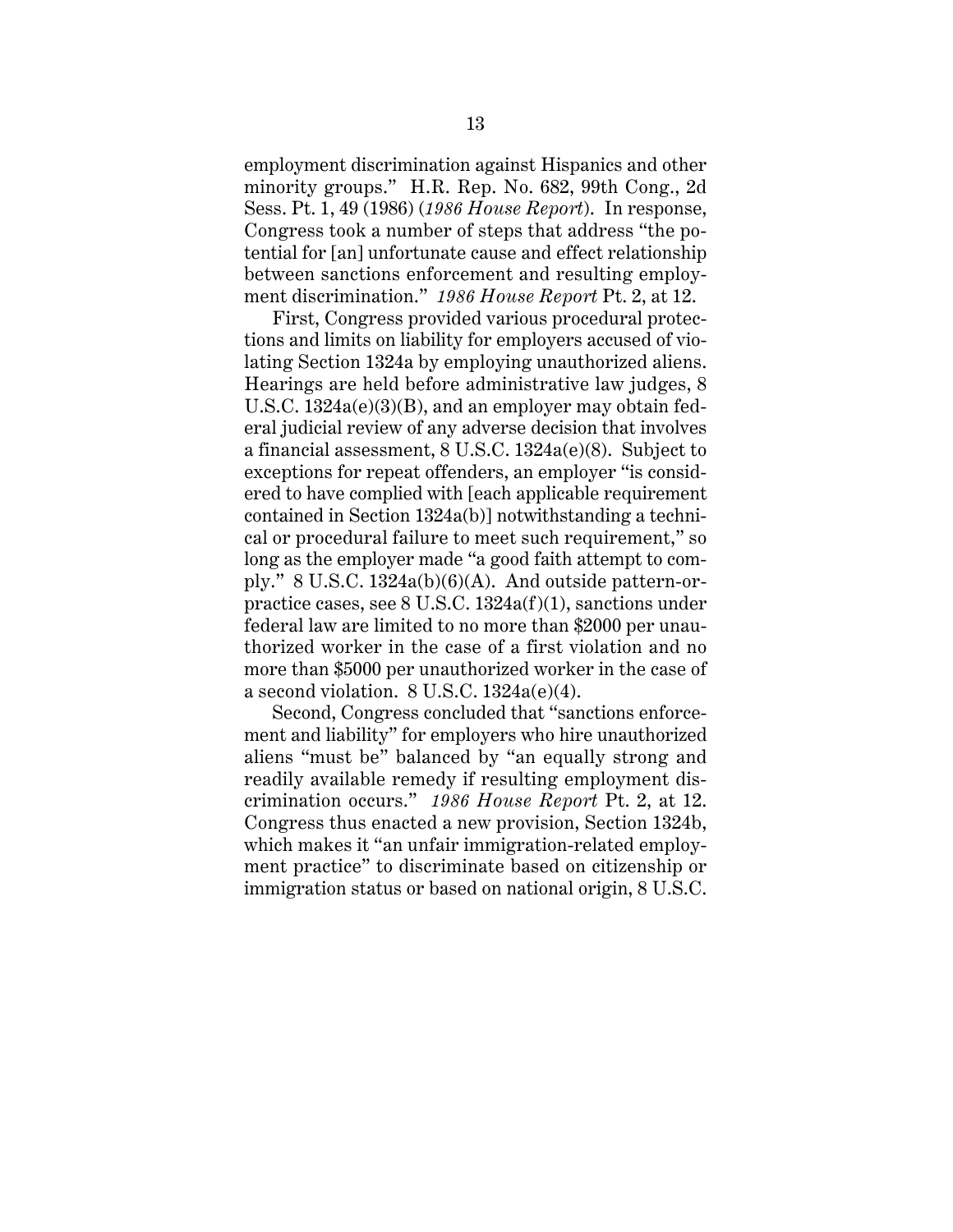<span id="page-21-0"></span>1324b(a)(1), and establishes an administrative regime essentially parallel to the one under Section 1324a to enforce that prohibition. In particular, the schedule of monetary fines authorized under Section 1324b is the same as that under Section 1324a. Compare 8 U.S.C.  $1324a(e)(4)(A)(i)$ -(iii), with 8 U.S.C.  $1324b(g)(2)(B)(iv)(I)-(III).<sup>6</sup>$ 

The Arizona statute disrupts the careful balance struck by Congress in IRCA. Proceedings occur before local judges, with no possibility of federal district court review, and those state adjudicators need not await or defer to a federal determination about whether an employer has knowingly or intentionally employed an unauthorized alien. The remedies authorized under the Arizona statute for hiring an unauthorized alien suspension of an employer's licenses for a first violation and permanent revocation for a second, see p. 5, *supra*—are far more severe than those authorized under federal law. And unlike IRCA, the Arizona statute contains no parallel anti-discrimination provision

4. The court of appeals erred in relying (Pet. App. 15a) on this Court's pre-IRCA decision in *De Canas* v. *Bica*, 424 U.S. 351 (1976). In *De Canas*, the Court rejected a preemption challenge to a California law barring employers from knowingly employing an unautho-

 $6$  There are certain differences between the two sections. For example, criminal penalties are available for certain pattern-or-practice violations of Section 1324a (8 U.S.C. 1324a(f)(1)), but are unavailable under Section 1324b; and the imposition of monetary sanctions is mandatory under Section 1324a (8 U.S.C. 1324a(e)(4)(A)), but discretionary under Section 1324b (8 U.S.C. 1324b(g)(2)(B)(iv)). In contrast, only Section 1324b authorizes remedies designed to address the particular harms suffered by victims of discrimination, including backpay and removal of adverse performance reviews or warnings from an employee's personnel file.  $8 \text{ U.S.C. } 1324 \text{b(g)}(2)(\text{B})(iii)$  and (vii).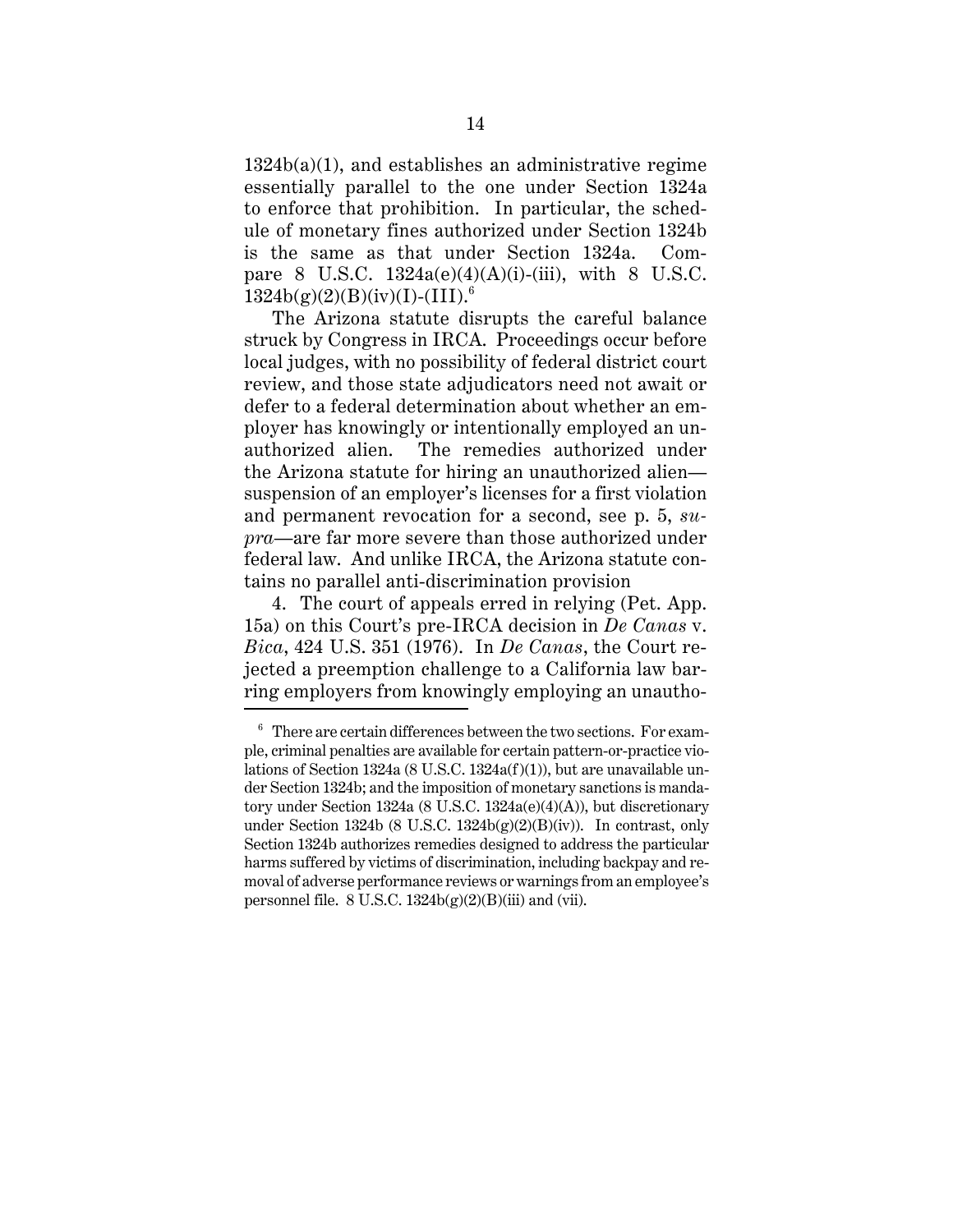<span id="page-22-0"></span>rized alien when doing so would have an adverse effect on lawful resident workers. *Id.* at 352. In reaching that conclusion, *De Canas* stated that "States possess broad authority under their police powers to regulate the employment relationship to protect workers within the State," and described the challenged law as "within the mainstream of" a State's police powers. *Id.* at 356.

But *De Canas* did not involve the express preemption provision that is at issue in this case. To the contrary, when *De Canas* was decided, federal law did not generally regulate the employment of unauthorized aliens, and the Court saw "Congress' failure to enact" such a law as evidence that "Congress believes this problem \* \* \* is appropriately addressed by the States as a local matter." 424 U.S. at 360 n.9.

 preclude even harmonious state regulation." *Id.* at 358. IRCA is what was missing when the Court decided *De Canas*—a "general law[]" that makes it unlawful for employers to hire unauthorized aliens. 424 U.S. at 360 n.9. And unlike the more limited federal laws in place at the time of *De Canas*, IRCA contains a "specific indication" (Section 1324a(h)(2)) "that Congress intended to Because it can no longer be said that federal law has only "a peripheral concern with employment of illegal entrants," *id.* at 360, *De Canas* provides no support for applying a presumption against preemption in this case.

## **B. The E-Verify Question Does Not Warrant This Court's Review**

1. There is substantial reason to doubt whether the Ninth Circuit was correct in holding that, under current law, States may mandate participation in the federal E-Verify program. As noted previously, the program that has evolved into E-Verify began as one of three pilot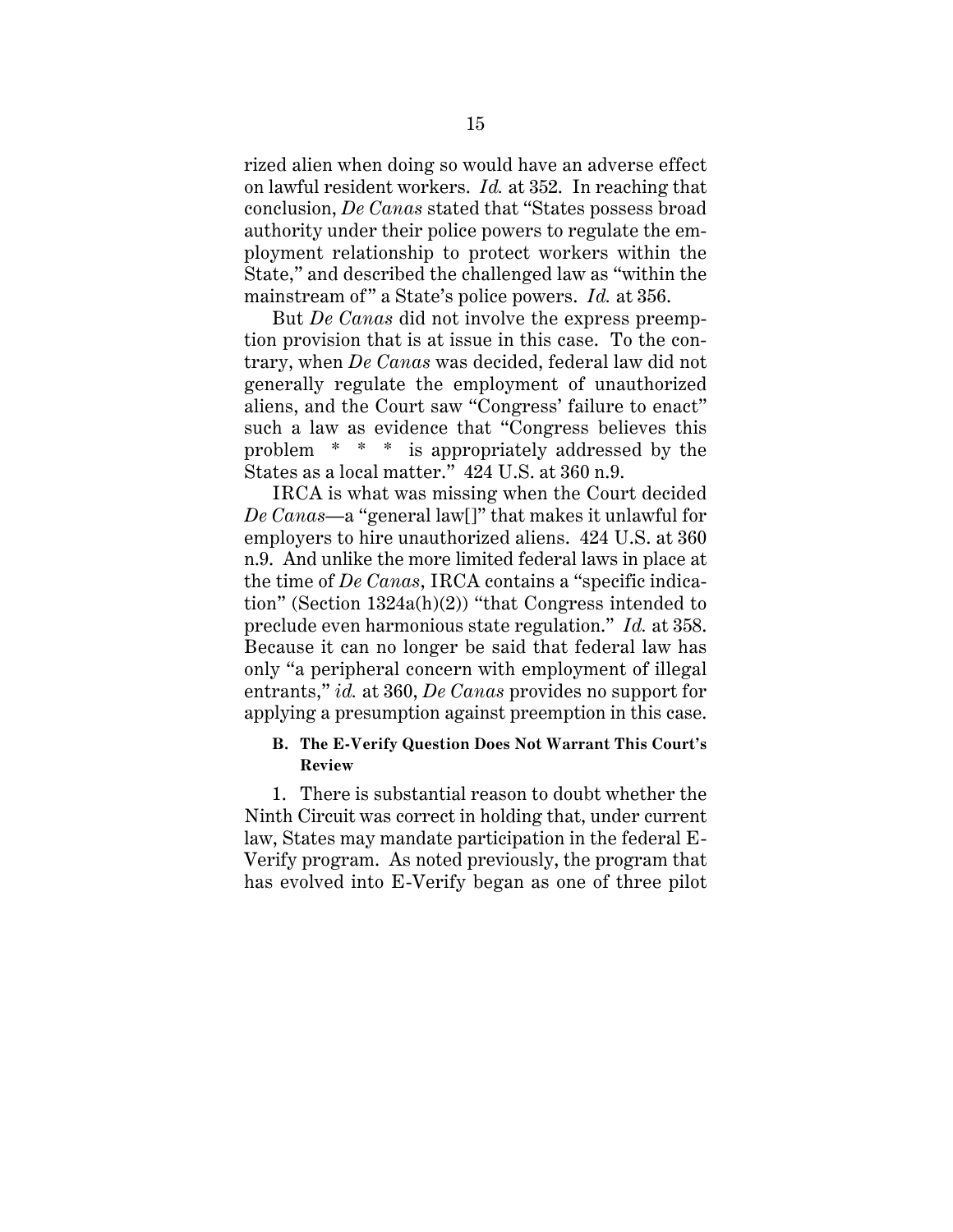<span id="page-23-0"></span>programs created in 1996 to study ways to improve the process of verifying employment eligibility. As originally conceived, those programs were meant to be limited in scope and temporary in duration. See p. 3, *supra*.

Consistent with the aim of studying the use of cooperative agreements with employers to verify employment eligibility, the statutory text indicates that Congress intended participation in E-Verify to be achieved through individual election rather than a blanket mandate on all employers. Subject to two express exceptions—federal departments and employers previously found to have violated IRCA, see pp. 2-3, *supra*— Congress provided that an employer that conducts hiring in a State in which a pilot program is operating "may elect to participate in that pilot program." IIRIRA § 402(a), 110 Stat. 3009-656. Other provisions of the same statute and the accompanying section headings refer to an employer's "elect[ion]" to participate in a pilot program,<sup>7</sup> as well as "the voluntary nature of" the programs.8 These provisions suggest that Congress intended, as a general matter, to permit employers to choose whether to participate in E-Verify.

The structure of the statute and the language of voluntariness would appear to bar Arizona's mandate. To be sure, the statutory text does not "expressly forbid state laws from requiring E-Verify participation," Pet. App. 20a, and the Secretary of Homeland Security is the only government official whom Congress has specifically barred from "requir[ing] any person or other entity to

<sup>&</sup>lt;sup>7</sup> §§ 402(b)(2), (c)(1), (2)(A) and (i)-(ii), (2)(B) and (B)(i), (3)(A) and (B), (4), 403(a)(1) 110 Stat. 3009-657 to 3009-659.

 $\frac{8}{9}$  § 402(d)(2) and (3)(A), 110 Stat. 3009-658.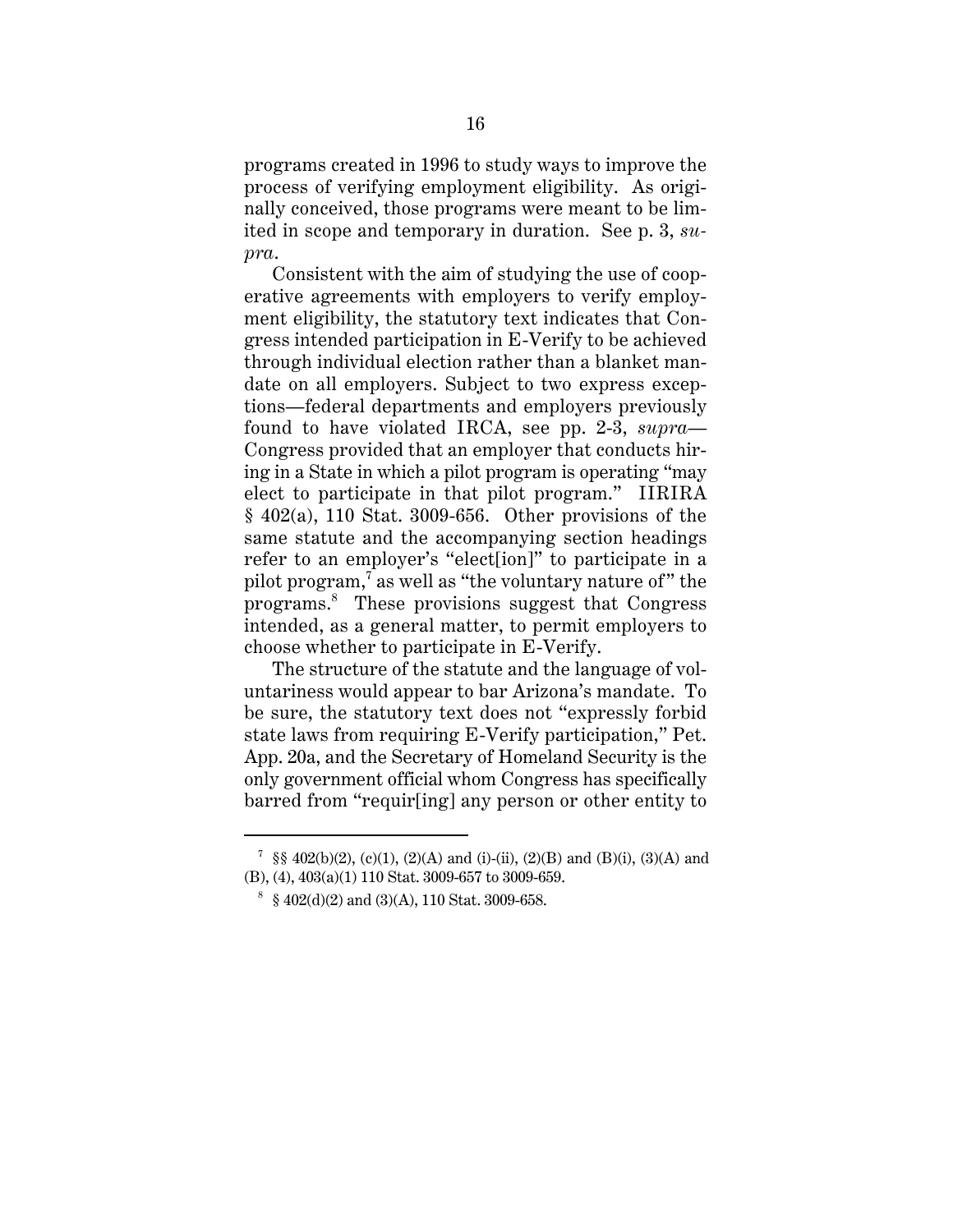<span id="page-24-0"></span>participate in a pilot program." IIRIRA § 402(a), 110 Stat. 3009-656. But the statutory language contains no indication that Congress intended to permit States to undermine its own decision not to impose a blanket mandate on all employers by allowing States to impose just such a mandate.

Congress's determination that E-Verify be administered by federal employees using federal resources further suggests that state and local governments may not require employers to participate. In the particular circumstances of this case, a state mandate will not deplete limited federal resources: the Department of Homeland Security (DHS) advises that the E-Verify system can accommodate the increased use that the Arizona statute and other existing similar laws would create. But in a wide variety of other contexts, participation requirements imposed by state or local governments may overload otherwise elective federal programs by increasing the number of participants beyond what Congress anticipated. Federal statutes of this kind should not ordinarily be understood to give States the ability to impose such burdens on federal programs.

The nature of what an employer must agree to in order to participate in E-Verify casts further doubt on the Ninth Circuit's conclusion that States and localities may mandate participation in the absence of federal authorization to do so. To comply with the Arizona statute's requirement to use E-Verify, an employer would need to enter into a Memorandum of Understanding (MOU) with both DHS and the Social Security Adminis-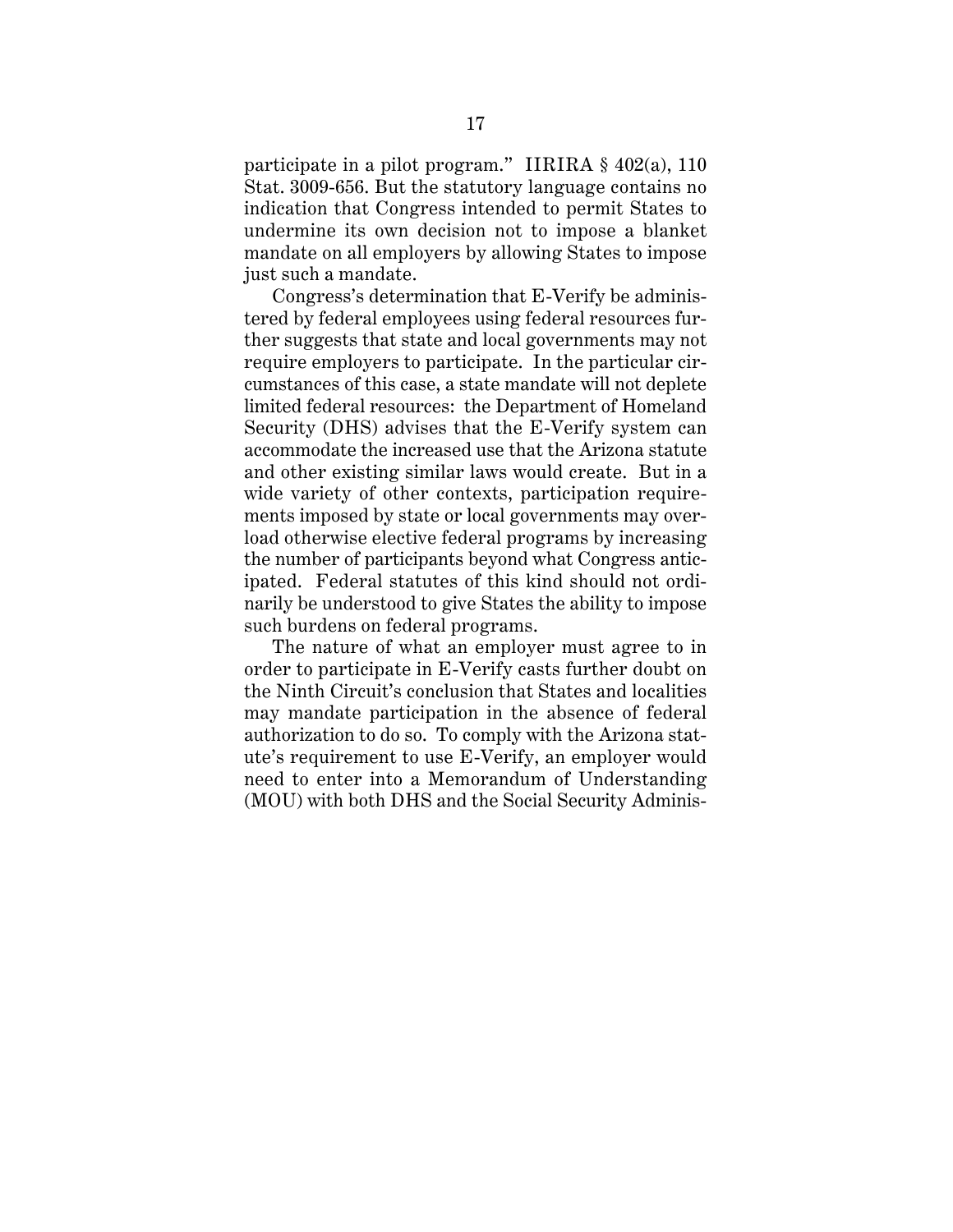<span id="page-25-0"></span>tration  $(SSA)^9$  and follow additional federal statutory requirements that are applicable only to users of E-Verify, see IIRIRA § 403(a), 110 Stat. 3009-659.

This Court has stated that "the relationship between a federal agency and the entity it regulates is inherently federal in character because the relationship originates from, is governed by, and terminates according to federal law." *Buckman* v. *Plaintiffs' Legal Comm.*, 531 U.S. 341, 347 (2001). A State's action to require an employer to enter into a contractual arrangement with the federal government when the formation of such an arrangement otherwise would have been the voluntary choice of the employer threatens to change the character of that relationship and thus upset the "delicate balance of statutory objectives" sought by Congress. *Id.* at 348. Absent congressional authorization nowhere present in this statute, a State may not restructure in this fundamental way the regulatory relationships and functions of a federal agency.<sup>10</sup>

<sup>&</sup>lt;sup>9</sup> The MOU is available at http://www.uscis.gov/files/ nativedocuments/MOU.pdf.

 $10$  On June 6, 2008, President George W. Bush issued an Executive Order requiring all executive departments and agencies that enter into contracts to "require, as a condition of each contract, that the contractor agree to use an electronic employment eligibility verification system designated by the Secretary [of Homeland Security] to verify the employment eligibility of" certain employees. Exec. Order No. 13,465, 73 Fed. Reg. 33,286. After then-Secretary Michael Chertoff designated "the E-Verify system, modified as necessary and appropriate," as the relevant system, *id.* at 33,837 (2008), the Administrator of the General Services Administration and the Administrator of the National Aeronautics and Space Administration promulgated a final rule requiring certain federal contractors and subcontractors to use E-Verify for certain employees. *Id.* at 67,651. Both the Executive Order and the rule were challenged, and the district court granted summary judgment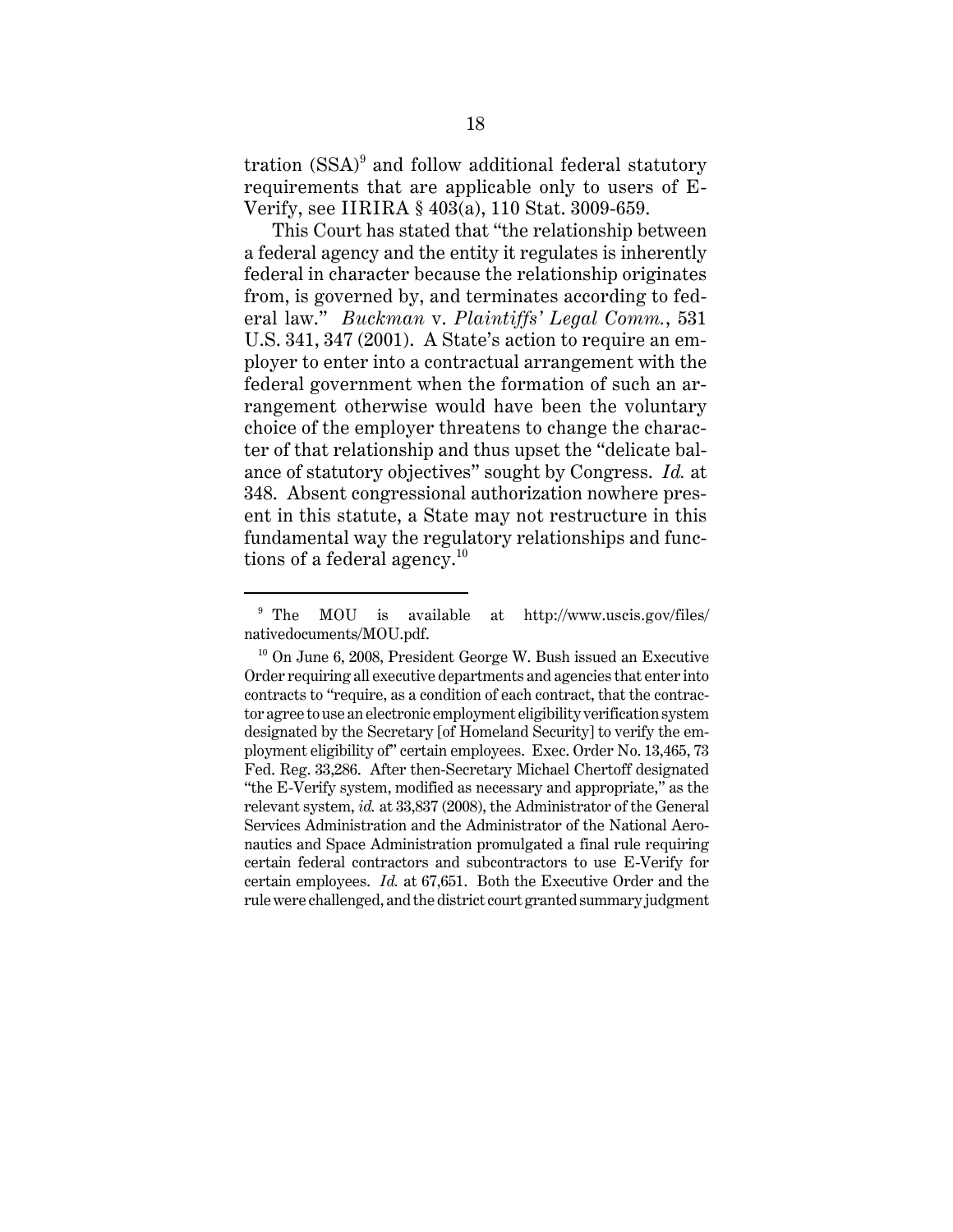itself, 40 U.S.C. 121(a); and, unlike the Arizona law at issue here, the in the federal contractor litigation, the choice to become a federal The government's position in the federal contractor litigation is consistent with its position here. The Executive Order and the corresponding regulations were issued pursuant to the President's broad authority to "prescribe policies and directives that the President considers necessary to carry out" the provisions of the Federal Property and Administrative Services Act of 1949 (Procurement Act), Ch. 288, 40 U.S.C. 121, so long as those directives are "consistent" with the Procurement Act Executive Order raises no issues concerning the relationship between the federal and state governments. Moreover, as the government noted contractor is entirely voluntary and never compelled. And in light of Congress's mandate that all federal departments participate in a pilot program to verify employment eligibility,  $IIRIRA \$  $402(e)(1)(A)(i)$ , 110 Stat. 3009-658, there is an obvious symmetry in requiring that those who wish to enter into a cooperative relationship with one of those departments do so as well.

 omitted); see Opp'n to Pls.' Emergency Mot. for an Injun. Pending One of the plaintiffs' arguments in the federal contractor litigation was that the final rule violated the provision of IIRIRA stating that the Secretary "may not require any person or other entity to participate in a pilot program." § 402(a), 110 Stat. 3009-656. As part of its response, the government argued that Section 402(a) was inapplicable because the Secretary did not issue the final rule. In connection with that argument, one of the government's briefs stated: "[A]s plaintiffs' *amici*  point out, the State of Arizona has required all public and private employers in that State to use E-Verify to verify the employment status of their workers. This is permissible because the State of Arizona is not the Secretary of Homeland Security." Defs' Reply Mem. in Supp. of their Mot. for Summ. J. at 7, *Chamber of Commerce, supra* (citations Appeal at 7, *Chamber of Commerce* v. *Napolitano*, No. 09-2006 (4th Cir. filed Sept. 6, 2009) (similar). This statement, however, did not reflect a blanket pronouncement on the validity of the Arizona statute from all constitutional and statutory challenges. Obviously, no such challenges (nor the Arizona statute itself) were at issue in the federal-contractor

<span id="page-26-0"></span>to the government defendants. *Chamber of Commerce* v. *Napolitano*, 648 F. Supp. 2d 726 (D. Md. 2009). The plaintiffs voluntarily dismissed their appeal on December 14, 2009. No. 09-2006 Docket entry Nos. 21- 22 (4th Cir.).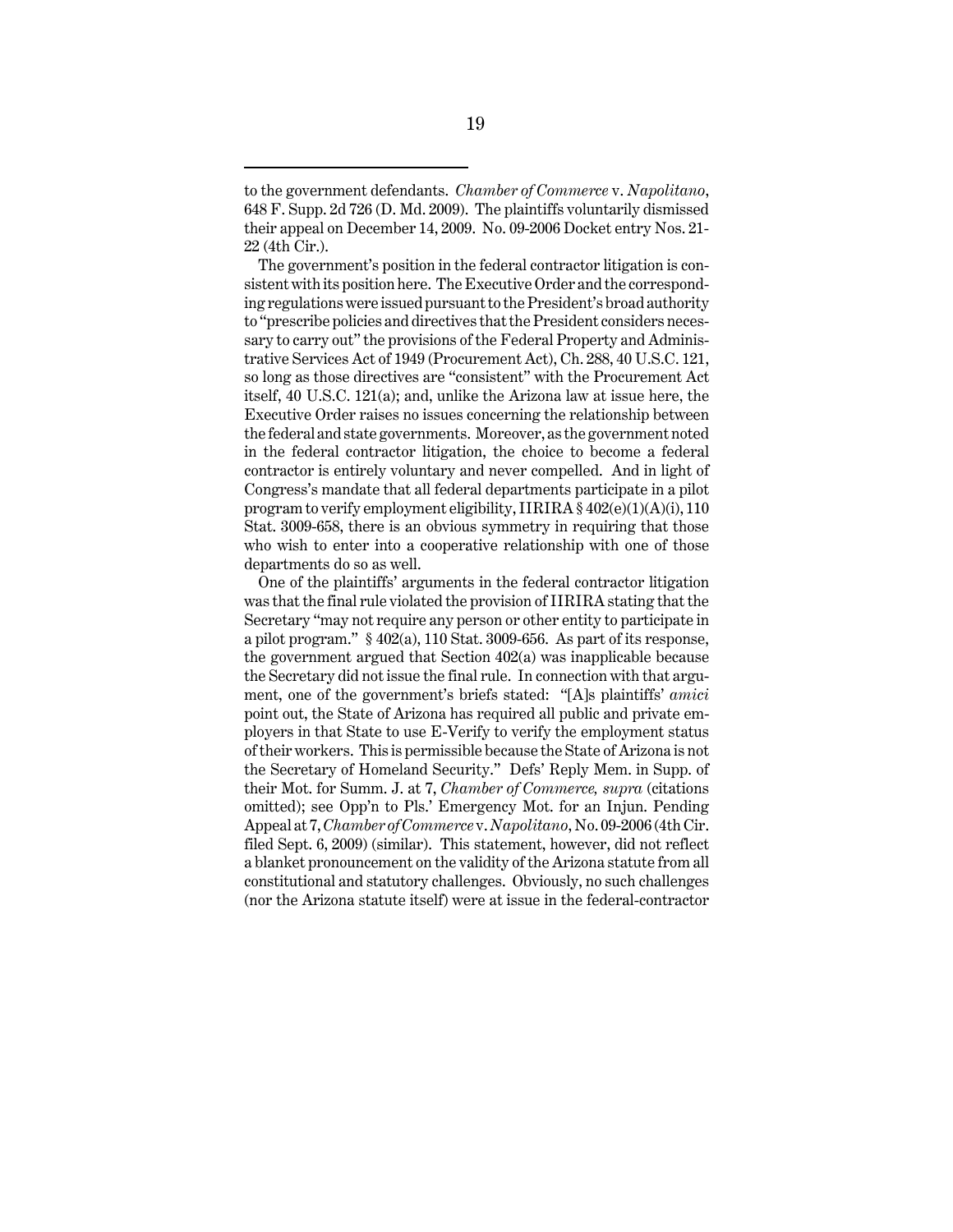<span id="page-27-0"></span>2. Nonetheless, this Court's review is not now warranted on the E-Verify question. As an initial matter, the Arizona statute contains no direct mechanism for enforcing its requirement that all employers use E-Verify. In the absence of such a mechanism, it is as yet unclear how Arizona's requirement of E-Verify participation will be implemented, at least with respect to employers who do not receive "grant[s], loan[s] or performance-based incentive[s] from" state or local entities. Ariz. Rev. Stat. Ann. § 23-214(B) and (B)(1) (2009).

Still more important, the requirement of E-Verify participation is itself a moving target. The first question presented, concerning employer sanctions, involves whether the Arizona statute and others like it, App., *infra*, 1a-2a, are consistent with the express terms of a comprehensive federal statutory regime (IRCA) that has been in place for nearly 25 years. In contrast, the second question presented, concerning E-Verify, involves the relationship between the Arizona statute and a still-evolving federal program whose nature and scope have changed in numerous respects since its creation and which may change again in the near future. See p. 3, *supra*.

In what form E-Verify should exist; whether Congress should mandate participation by some or all employers; and whether States and localities should be able to require participation and, if so, in what circumstances all raise "important federal question[s]." Sup. Ct. R. 10(c). In contrast to the questions raised by the employer-sanctions provisions, these difficult and evolving issues regarding E-Verify should be resolved, at

litigation. Instead, the statement in that brief was limited to explaining the scope of the express prohibition contained in Section 402(a), which is by its terms limited to the Secretary.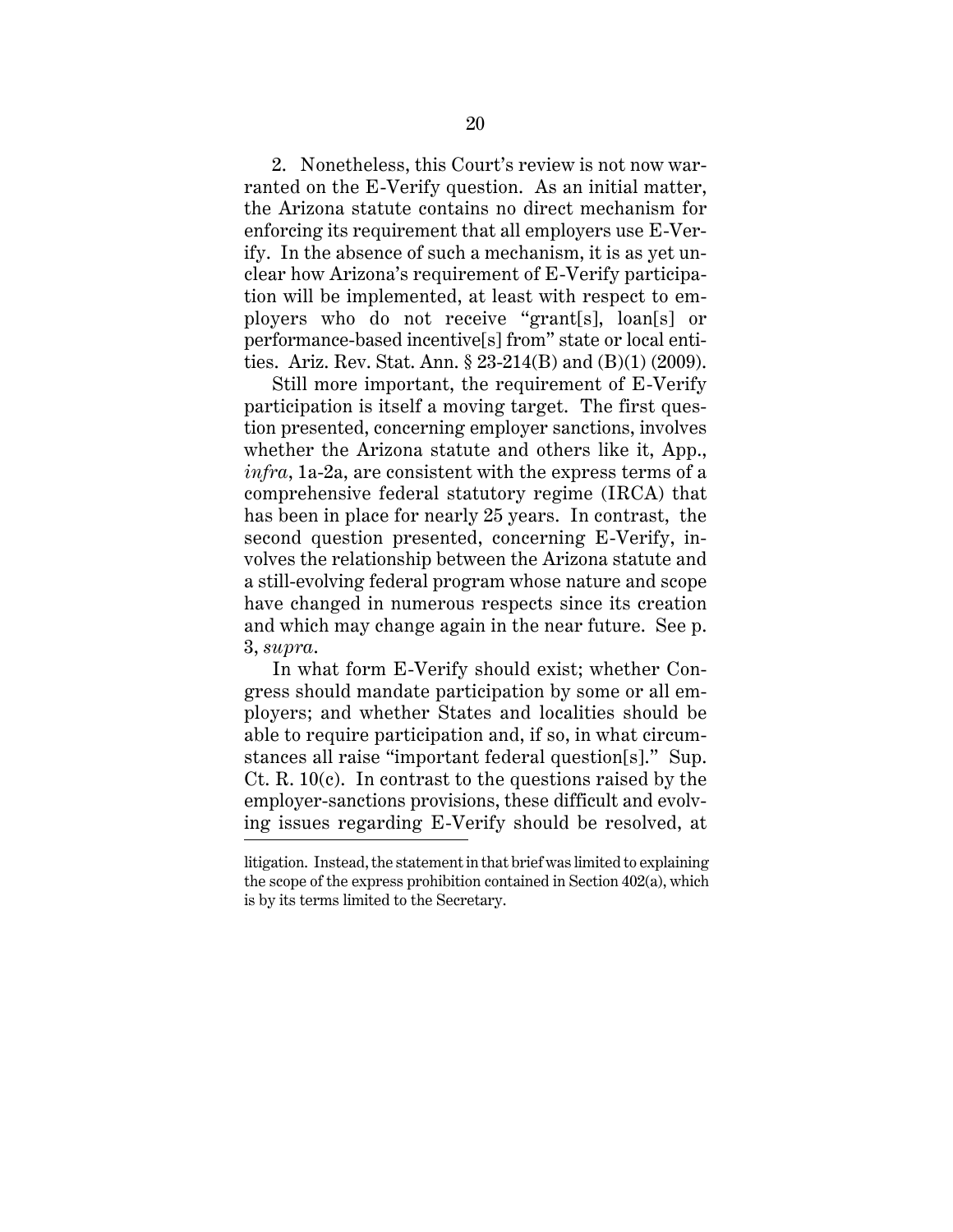<span id="page-28-0"></span>least in the first instance, by the political branches, rather than this Court. The Arizona statute is not currently creating a strain on federal resources, see p. 17, *supra*, so there is no pressing need for this Court's intervention. Electronic verification of work authorization is expected to receive close attention in any immigration reform legislation, and the sunset provision will in any case require Congress to consider before September 30, 2012, whether to maintain E-Verify as it currently exists or instead modify the program. See p. 3, *supra*. In these circumstances, the Court should deny certiorari as to the second question presented.

## **C. The Third Question Presented Does Not Warrant This Court's Review**

Petitioners also argue that the Arizona statute is impliedly preempted because it undermines what this Court's decision in *Hoffman Plastic Compounds, Inc.* v. *NLRB*, 535 U.S. 137, 147 (2002) (*Hoffman*), describes as IRCA's "comprehensive scheme prohibiting the employment of illegal aliens in the United States." That claim does not warrant further review.

*Hoffman* is irrelevant to the issues here. That case "did not involve preemption, or indeed any state regulation." Pet. App. 16a. Instead, *Hoffman* involved whether a federal entity (the National Labor Relations Board (Board)) could award a particular remedy (backpay) to an unauthorized alien for violations of a federal statute (the National Labor Relations Act (NLRA), 29 U.S.C. 151 *et seq.*). See *Hoffman*, 535 U.S. at 140. No federal statute addressed the relationship between the NLRA and IRCA. Instead, the Court relied on a principle, derived from previous decisions, that "the Board's chosen remedy \* \* \* may be required to yield" if it "trenches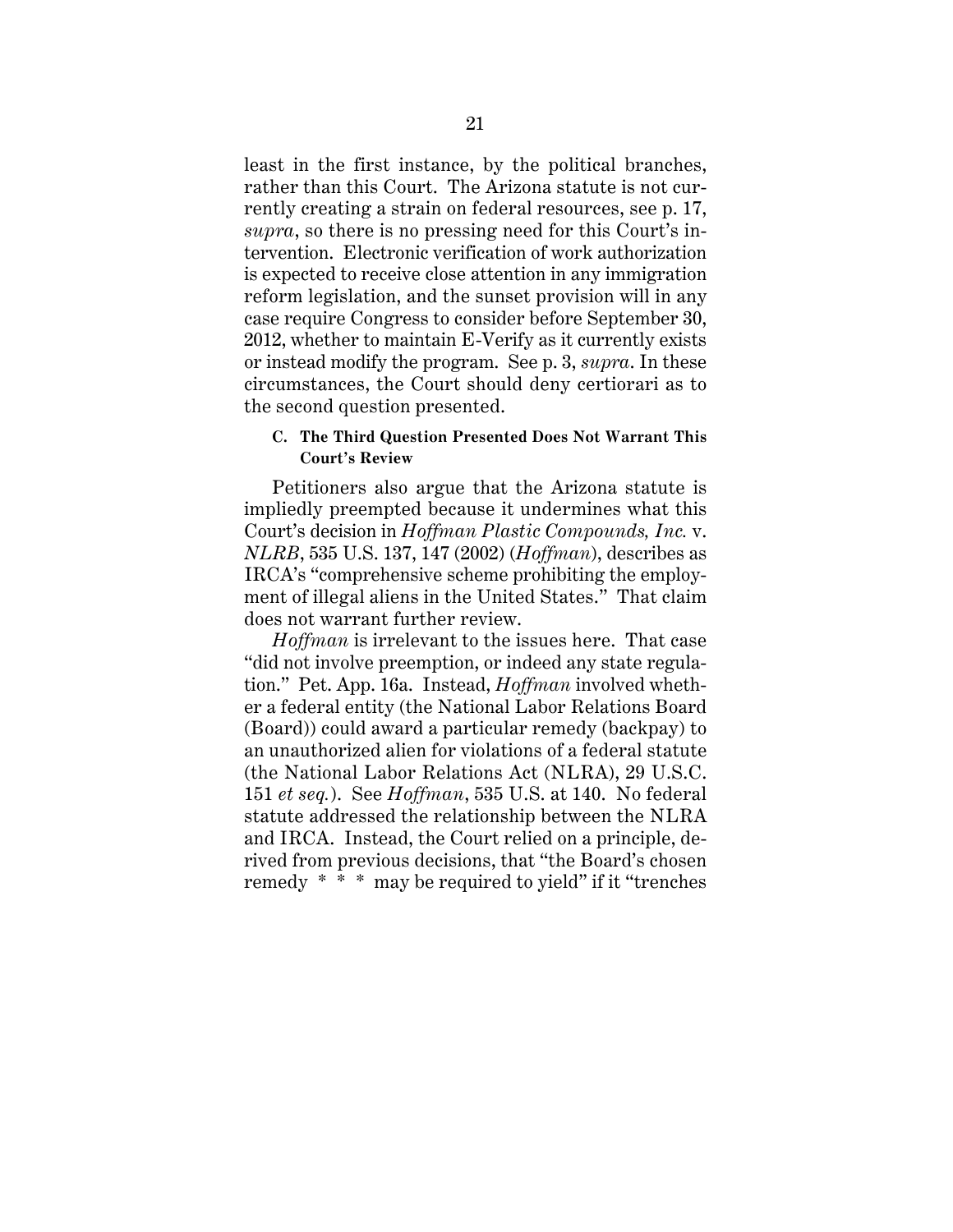<span id="page-29-0"></span>upon a federal statute or policy outside the Board's competence to administer." *Id.* at 147.

Here, in contrast, Congress has (in Section 1324a(h)(2)) directly addressed the relationship between IRCA and state laws regulating employment of unauthorized aliens. Because that section expressly preempts the Arizona statute at issue, see pp. 10-15, *supra*, the Court need not consider any questions of implied preemption. And even if the Court were to do so, the implied preemption inquiry would involve "[f]ederalism concerns [that] were not at issue and, therefore, were not addressed in *Hoffman*." *Madeira* v. *Affordable Hous. Found., Inc.*, 469 F.3d 219, 237 (2d Cir. 2006). The Court therefore should deny certiorari with respect to the third question presented.

#### **CONCLUSION**

The petition for a writ of certiorari should be granted, limited to the first question presented.

Respectfully submitted.

NEAL KUMAR KATYAL *Acting Solicitor General*  THOMAS E. PEREZ *Assistant Attorney General*  TONY WEST *Assistant Attorney General*  SAMUEL R. BAGENSTOS *Deputy Assistant Attorney General*  TOBY J. HEYTENS *Assistant to the Solicitor General*  MARK L. GROSS MARIE K. MCELDERRY *Attorneys* MAY 2010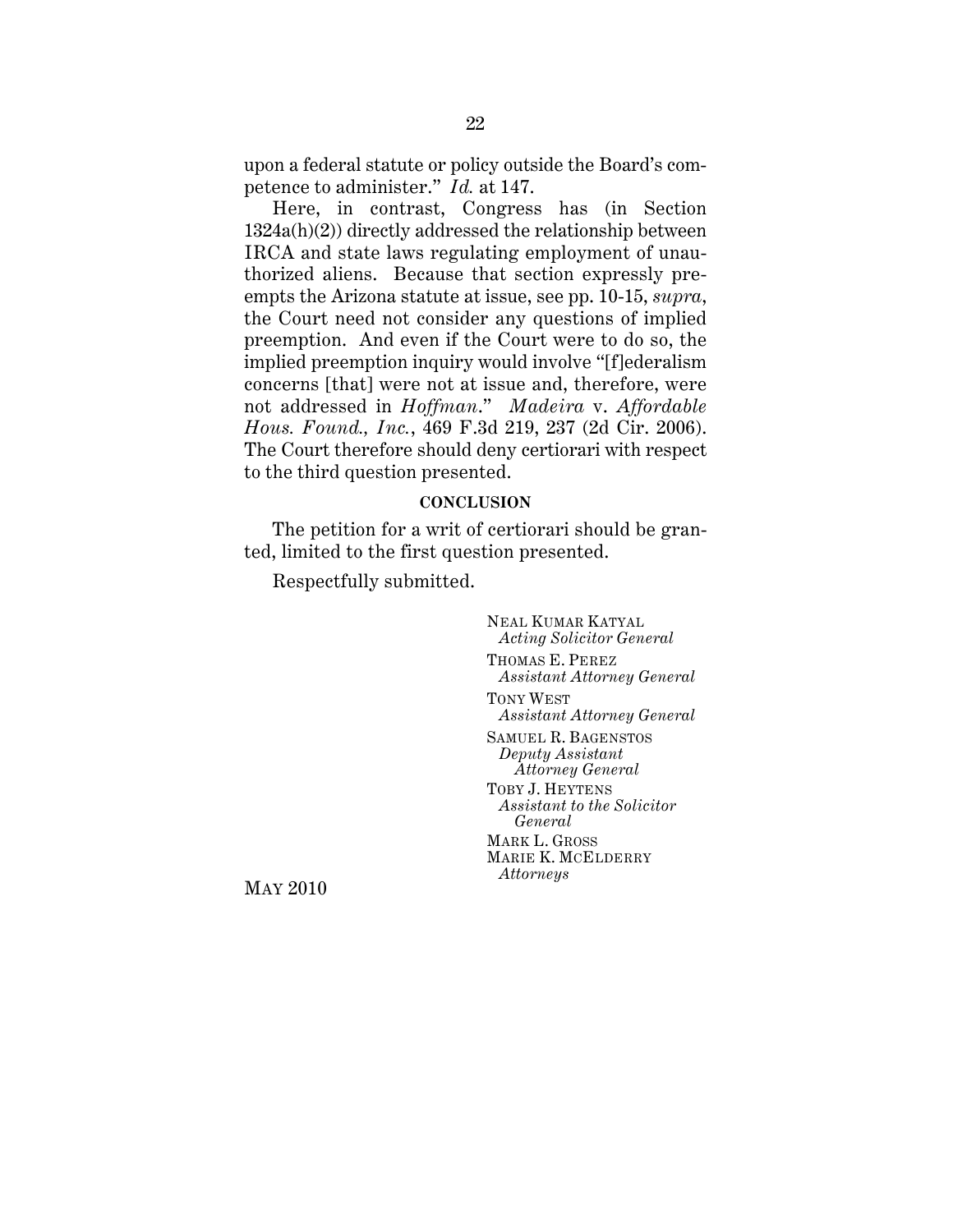#### **APPENDIX**

### **Statutes and ordinances providing for suspension of licenses based on hiring of undocumented aliens**

Miss. Code Ann. § 71-11-3(4)(a) (2009) (stating that employers may "only hire employees who are legal citizens of the United States of American or are legal aliens"); *id.* § 71-11-3(7)(e) (2009) (providing for "the loss of any license, permit, certificate or other document granted to the employer by any agency, department or government entity in the State of Mississippi for the right to do business in Mississippi for up to one (1) year, or both" for a violation of Section 71-11-3(4)(a)).

Mo. Rev. Stat. § 285.530(1) (2010) ("No business entity or employer shall knowingly employ \* \* \* an unauthorized alien"); *id.* § 285.535(8) (2010) (providing for a one-year suspension of "the business permit \* \* \* and any applicable license or exemptions of [any] business entity" that commits a second violation of Section  $285.530(1)$ .

S.C. Code Ann. § 41-8-30 (2009) ("A private employer shall not knowingly or intentionally employ an authorized alien); *id.*  $\S$  41-8-50(D)(2)-(4) (providing for a suspension of an employer's "license" for between ten and 30 days for a first violation, a suspension of between 30 and 60 days for a second violation, and revocation of license for a third violation); *id.* § 41-8-20(A) (stating that "[a]ll private employers in South Carolina on or after July 1, 2009, shall be imputed a South Carolina employment license" and "may not employ a person unless his South Carolina employment license is in effect and is not suspended or revoked").

(1a)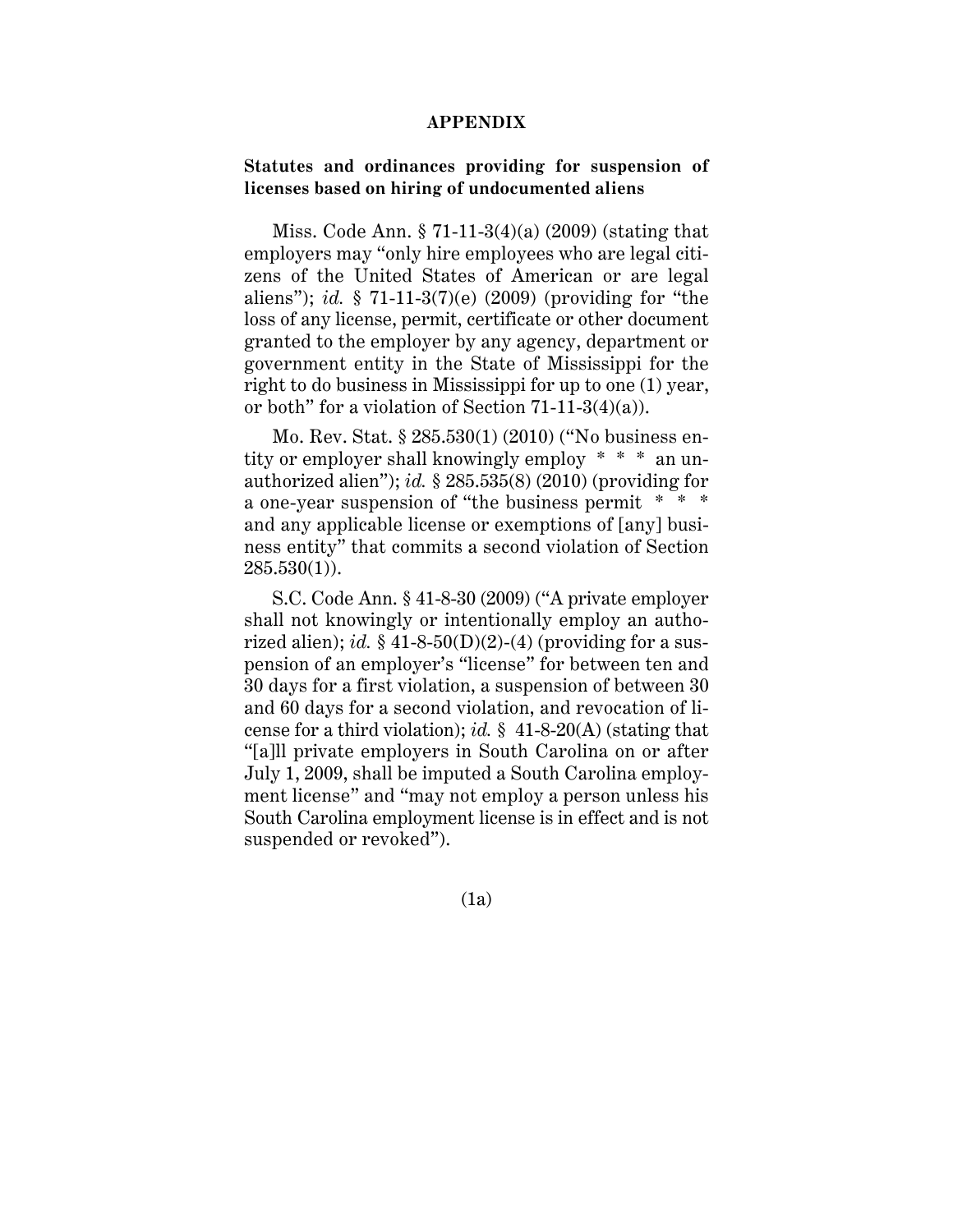Tenn. Code Ann. § 50-1-103(b) (2008) (barring any person from "knowingly employ[ing] \* \* \* an illegal alien"); *id.*  $\S 50$ -1-103(e)(1)(B) (providing for a one-year suspension of an employer's "license" upon a second violation); *id.* § 50-1-103(a)(8) (defining "[l]icense" as "any certificate, approval, registration or similar form of permission required by law").

Va. Code Ann. § 13.1-753(A)(iv) (2009) ("The corporate existence of a corporation may be terminated involuntarily by order of the [appropriate state agency] when it finds that the corporation \* \* \* (iv) has been convicted for a violation of 8 U.S.C. § 1324a(f), as amended, for actions of its officers and directors constituting a pattern or practice of employing unauthorized aliens in the Commonwealth.").

W. Va. Code Ann. § 21-1B-3(a) (2008) ("It is unlawful for any employer to knowingly employ, hire, recruit or refer, either for him or herself or on behalf of another, for private or public employment within the state, an unauthorized worker who is not duly authorized to be employed by law."); *id.*  $\S 21$ -1B-7(a)(1) and (2) (providing for suspension or revocation of "any license held by the employer" upon a third violation of Section 21-1B- $3(a)$ ; *id.* § 21-1B-2(f) (defining "[l]icense" as "any permit, certificate, approval, registration, charter or similar form of authorization that is required by law and that is issued for the purpose of operating a business in this state").